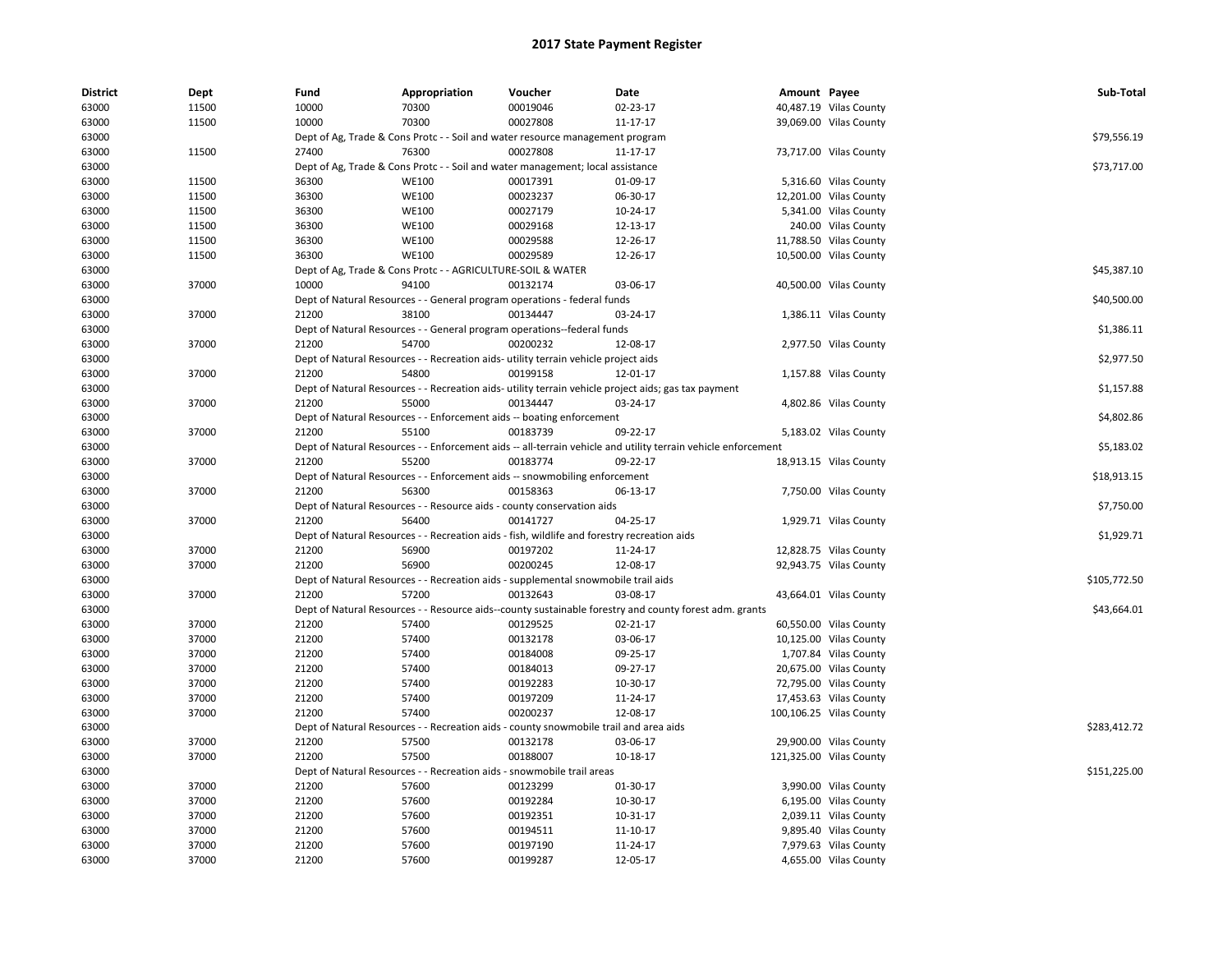| <b>District</b><br>63000 | Dept  | Fund  | Appropriation                                                                       | Voucher  | <b>Date</b>                                                                                       | Amount Payee |                         | Sub-Total<br>\$34,754.14 |
|--------------------------|-------|-------|-------------------------------------------------------------------------------------|----------|---------------------------------------------------------------------------------------------------|--------------|-------------------------|--------------------------|
|                          |       |       |                                                                                     |          | Dept of Natural Resources - - Recreation aids - all-terrain vehicle project aids; gas tax payment |              |                         |                          |
| 63000                    | 37000 | 21200 | 57700                                                                               | 00200233 | 12-08-17                                                                                          |              | 6,975.00 Vilas County   |                          |
| 63000                    |       |       | Dept of Natural Resources - - Recreation aids -- all-terrain vehicle project aids   |          |                                                                                                   |              |                         | \$6,975.00               |
| 63000                    | 37000 | 21200 | 58400                                                                               | 00177455 | 09-08-17                                                                                          |              | 148.53 Vilas County     |                          |
| 63000                    |       |       | Dept of Natural Resources - - Resource aids -- payment in lieu of taxes; federal    |          |                                                                                                   |              |                         | \$148.53                 |
| 63000                    | 37000 | 21200 | 66300                                                                               | 00126479 | 02-08-17                                                                                          |              | 3,227.55 Vilas County   |                          |
| 63000                    |       |       | Dept of Natural Resources - - Environmental aids - lake protection                  |          |                                                                                                   |              |                         | \$3,227.55               |
| 63000                    | 37000 | 21200 | 67800                                                                               | 00175582 | 08-22-17                                                                                          |              | 75,000.00 Vilas County  |                          |
| 63000                    |       |       |                                                                                     |          | Dept of Natural Resources - - Environmental aids -- invasive aguatic species and lake monitoring  |              |                         | \$75,000.00              |
| 63000                    | 37000 | 27400 | 67000                                                                               | 00154145 | 06-01-17                                                                                          |              | 110,010.91 Vilas County |                          |
| 63000                    |       |       | Dept of Natural Resources - - Financial assistance for responsible units            |          |                                                                                                   |              |                         | \$110,010.91             |
| 63000                    | 37000 | 27400 | 67300                                                                               | 00154145 | 06-01-17                                                                                          |              | 5,553.06 Vilas County   |                          |
| 63000                    |       |       | Dept of Natural Resources - - Recycling consolidation grants                        |          |                                                                                                   |              |                         | \$5,553.06               |
| 63000                    | 37000 | 36300 | TA170                                                                               | 00177993 | 08-30-17                                                                                          |              | 41,334.02 Vilas County  |                          |
| 63000                    |       |       | Dept of Natural Resources - - PROP DEVELP PROJECTS                                  |          |                                                                                                   |              |                         | \$41,334.02              |
| 63000                    | 37000 | 36300 | <b>TA280</b>                                                                        | 00201963 | 12-15-17                                                                                          |              | 6,793.73 Vilas County   |                          |
| 63000                    |       |       | Dept of Natural Resources - - PROPERTY DEV PROJECTS (17-19)                         |          |                                                                                                   |              |                         | \$6,793.73               |
| 63000                    | 39500 | 21100 | 16800                                                                               | 00107635 | 04-21-17                                                                                          |              | 87,000.00 Vilas County  |                          |
| 63000                    |       |       | WI Dept of Transportation - - Elderly and disabled county aids, state funds         |          |                                                                                                   |              |                         | \$87,000.00              |
| 63000                    | 39500 | 21100 | 17000                                                                               | 00088075 | 02-23-17                                                                                          |              | 15,246.33 Vilas County  |                          |
| 63000                    |       |       | WI Dept of Transportation - - County forest road aids, state funds                  |          |                                                                                                   |              |                         | \$15,246.33              |
| 63000                    | 39500 | 21100 | 17400                                                                               | 00200755 | 12-15-17                                                                                          |              | 2,929.69 Vilas County   |                          |
| 63000                    |       |       | WI Dept of Transportation - - Disaster damage aids, state funds                     |          |                                                                                                   |              |                         | \$2,929.69               |
| 63000                    | 39500 | 21100 | 19000                                                                               | 00065459 | 01-03-17                                                                                          |              | 189,201.82 Vilas County |                          |
| 63000                    | 39500 | 21100 | 19000                                                                               | 00134008 | 07-03-17                                                                                          |              | 378,403.64 Vilas County |                          |
| 63000                    | 39500 | 21100 | 19000                                                                               | 00169274 | 10-02-17                                                                                          |              | 189,201.83 Vilas County |                          |
|                          |       |       |                                                                                     |          |                                                                                                   |              |                         | \$756,807.29             |
| 63000                    | 39500 |       | WI Dept of Transportation - - Transportation aids to counties, state funds<br>27800 |          |                                                                                                   |              |                         |                          |
| 63000                    |       | 21100 |                                                                                     | 00183186 | 10-24-17                                                                                          |              | 88,422.39 Vilas County  |                          |
| 63000                    | 39500 | 21100 | 27800                                                                               | 00183188 | 10-24-17                                                                                          |              | 158,465.33 Vilas County |                          |
| 63000                    | 39500 | 21100 | 27800                                                                               | 00200810 | 12-13-17                                                                                          |              | 4,810.91 Vilas County   |                          |
| 63000                    |       |       | WI Dept of Transportation - - Local roads improvement program, state funds          |          |                                                                                                   |              |                         | \$251,698.63             |
| 63000                    | 39500 | 21100 | 36300                                                                               | 00098619 | 03-21-17                                                                                          |              | 19.00 Vilas County      |                          |
| 63000                    | 39500 | 21100 | 36300                                                                               | 00105902 | 04-13-17                                                                                          |              | 38.00 Vilas County      |                          |
| 63000                    | 39500 | 21100 | 36300                                                                               | 00084553 | 02-09-17                                                                                          |              | 150.00 Vilas County     |                          |
| 63000                    | 39500 | 21100 | 36300                                                                               | 00099099 | 03-21-17                                                                                          |              | 60.00 Vilas County      |                          |
| 63000                    | 39500 | 21100 | 36300                                                                               | 00117158 | 05-16-17                                                                                          |              | 73.00 Vilas County      |                          |
| 63000                    | 39500 | 21100 | 36300                                                                               | 00129118 | 06-16-17                                                                                          |              | 250.00 Vilas County     |                          |
| 63000                    | 39500 | 21100 | 36300                                                                               | 00139343 | 06-30-17                                                                                          |              | 11.00 Vilas County      |                          |
| 63000                    | 39500 | 21100 | 36300                                                                               | 00190062 | 11-08-17                                                                                          | 22.00        | <b>Vilas County</b>     |                          |
| 63000                    | 39500 | 21100 | 36300                                                                               | 00197127 | 11-30-17                                                                                          |              | 20.50 Vilas County      |                          |
| 63000                    | 39500 | 21100 | 36300                                                                               | 00199466 | 12-08-17                                                                                          |              | 37.00 Vilas County      |                          |
| 63000                    |       |       | WI Dept of Transportation - - State highway rehabilitation, state funds             |          |                                                                                                   |              |                         | \$680.50                 |
| 63000                    | 39500 | 21100 | 36500                                                                               | 00077118 | 01-20-17                                                                                          |              | 280.00 Vilas County     |                          |
| 63000                    | 39500 | 21100 | 36500                                                                               | 00082287 | 02-03-17                                                                                          |              | 280.00 Vilas County     |                          |
| 63000                    | 39500 | 21100 | 36500                                                                               | 00100815 | 03-29-17                                                                                          |              | 560.00 Vilas County     |                          |
| 63000                    | 39500 | 21100 | 36500                                                                               | 00113561 | 05-04-17                                                                                          |              | 216.00 Vilas County     |                          |
| 63000                    | 39500 | 21100 | 36500                                                                               | 00123203 | 06-01-17                                                                                          |              | 216.00 Vilas County     |                          |
| 63000                    | 39500 | 21100 | 36500                                                                               | 00145792 | 07-25-17                                                                                          |              | 216.00 Vilas County     |                          |
| 63000                    | 39500 | 21100 | 36500                                                                               | 00151262 | 08-07-17                                                                                          |              | 677.17 Vilas County     |                          |
| 63000                    | 39500 | 21100 | 36500                                                                               | 00160011 | 09-01-17                                                                                          |              | 216.00 Vilas County     |                          |
| 63000                    | 39500 | 21100 | 36500                                                                               | 00177259 | 10-10-17                                                                                          |              | 216.00 Vilas County     |                          |
| 63000                    | 39500 | 21100 | 36500                                                                               | 00183185 | 10-24-17                                                                                          |              | 216.00 Vilas County     |                          |
|                          |       |       |                                                                                     |          |                                                                                                   |              |                         |                          |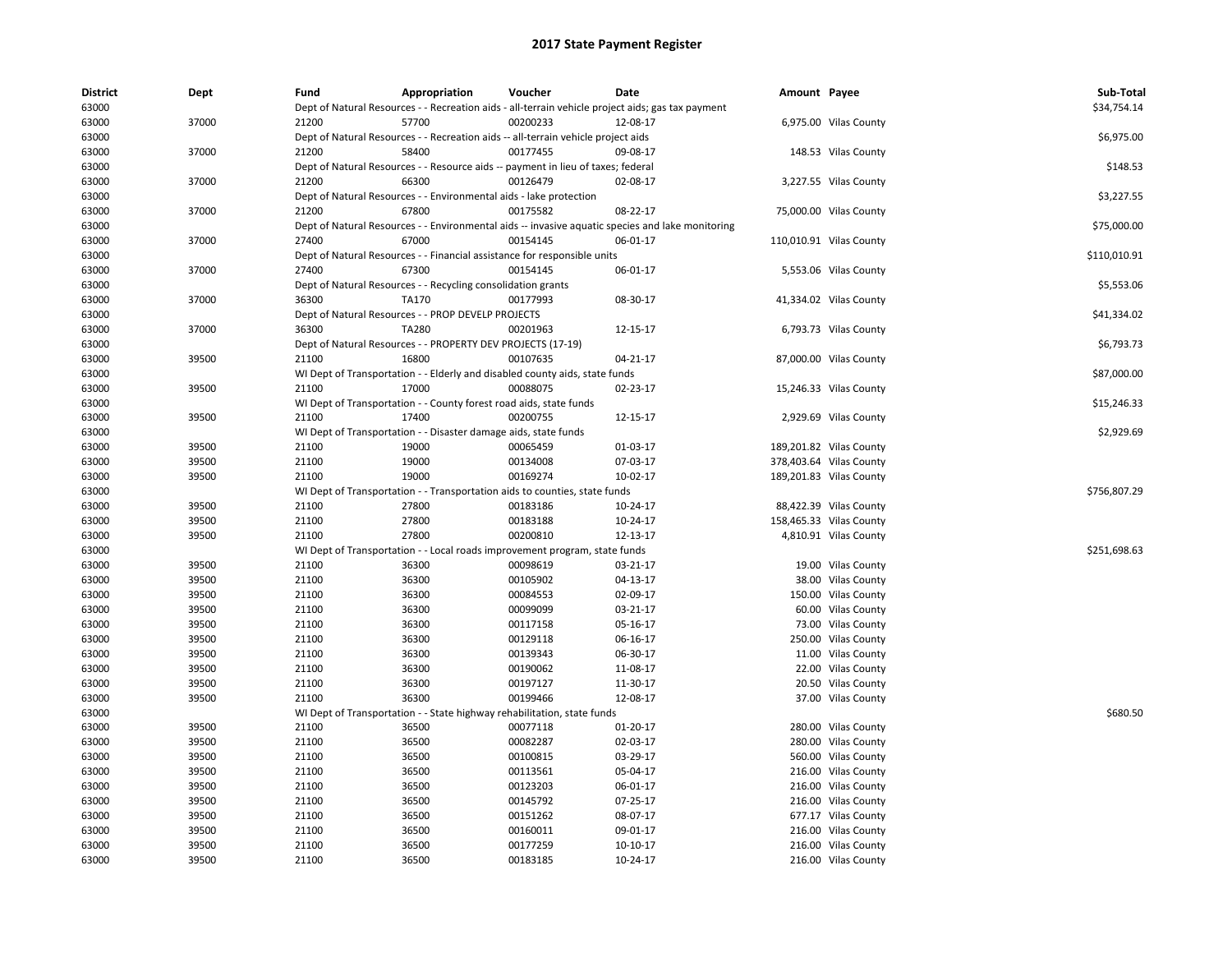| <b>District</b> | Dept  | Fund  | Appropriation                                                                       | Voucher  | Date                                                                                                    | Amount Payee |                         | Sub-Total      |
|-----------------|-------|-------|-------------------------------------------------------------------------------------|----------|---------------------------------------------------------------------------------------------------------|--------------|-------------------------|----------------|
| 63000           | 39500 | 21100 | 36500                                                                               | 00200606 | 12-12-17                                                                                                |              | 216.00 Vilas County     |                |
| 63000           |       |       |                                                                                     |          | WI Dept of Transportation - - Highway system management and operations, state funds                     |              |                         | \$3,309.17     |
| 63000           | 39500 | 21100 | 36800                                                                               | 00081693 | 02-02-17                                                                                                |              | 185,641.33 Vilas County |                |
| 63000           | 39500 | 21100 | 36800                                                                               | 00100815 | 03-29-17                                                                                                |              | 144,075.86 Vilas County |                |
| 63000           | 39500 | 21100 | 36800                                                                               | 00157207 | 08-22-17                                                                                                |              | 54,865.50 Vilas County  |                |
| 63000           | 39500 | 21100 | 36800                                                                               | 00094779 | 03-15-17                                                                                                |              | 22,062.76 Vilas County  |                |
| 63000           | 39500 | 21100 | 36800                                                                               | 00099049 | 03-21-17                                                                                                |              | 182,508.94 Vilas County |                |
| 63000           | 39500 | 21100 | 36800                                                                               | 00113561 | 05-04-17                                                                                                |              | 115,045.53 Vilas County |                |
| 63000           | 39500 | 21100 | 36800                                                                               | 00123203 | 06-01-17                                                                                                |              | 177,703.10 Vilas County |                |
| 63000           | 39500 | 21100 | 36800                                                                               | 00145792 | 07-25-17                                                                                                |              | 85,189.56 Vilas County  |                |
| 63000           | 39500 | 21100 | 36800                                                                               | 00151262 | 08-07-17                                                                                                |              | 96,073.43 Vilas County  |                |
| 63000           | 39500 | 21100 | 36800                                                                               | 00160011 | 09-01-17                                                                                                |              | 47,443.48 Vilas County  |                |
| 63000           | 39500 | 21100 | 36800                                                                               | 00167327 | 09-21-17                                                                                                |              | 85,142.02 Vilas County  |                |
| 63000           | 39500 | 21100 | 36800                                                                               | 00174756 | 10-05-17                                                                                                |              | 1,273.88 Vilas County   |                |
| 63000           | 39500 | 21100 | 36800                                                                               | 00174760 | 10-05-17                                                                                                |              | 6,125.86 Vilas County   |                |
| 63000           | 39500 | 21100 | 36800                                                                               | 00175331 | 10-05-17                                                                                                |              | 113,064.85 Vilas County |                |
| 63000           | 39500 | 21100 | 36800                                                                               | 00187794 | 11-02-17                                                                                                |              | 60,945.03 Vilas County  |                |
| 63000           | 39500 | 21100 | 36800                                                                               | 00200606 | $12 - 12 - 17$                                                                                          |              | 82,145.72 Vilas County  |                |
| 63000           |       |       | WI Dept of Transportation - - Routine maintenance activities, state funds           |          |                                                                                                         |              |                         | \$1,459,306.85 |
| 63000           | 39500 | 21100 | 37500                                                                               | 00081693 | 02-02-17                                                                                                |              | 153.38 Vilas County     |                |
| 63000           | 39500 | 21100 | 37500                                                                               | 00099049 | 03-21-17                                                                                                |              | 201.48 Vilas County     |                |
| 63000           | 39500 | 21100 | 37500                                                                               | 00113561 | 05-04-17                                                                                                |              | 181.00 Vilas County     |                |
| 63000           | 39500 | 21100 | 37500                                                                               | 00145792 | 07-25-17                                                                                                |              | 211.59 Vilas County     |                |
| 63000           | 39500 | 21100 | 37500                                                                               | 00151262 | 08-07-17                                                                                                |              | 1,475.06 Vilas County   |                |
| 63000           | 39500 | 21100 | 37500                                                                               | 00160011 | 09-01-17                                                                                                |              | 931.54 Vilas County     |                |
| 63000           | 39500 | 21100 | 37500                                                                               | 00187794 | 11-02-17                                                                                                |              | 52.90 Vilas County      |                |
| 63000           | 39500 | 21100 | 37500                                                                               | 00200606 | 12-12-17                                                                                                |              | 105.80 Vilas County     |                |
| 63000           |       |       | WI Dept of Transportation - - Highway system management and operations, local funds |          |                                                                                                         |              |                         | \$3,312.75     |
| 63000           | 39500 | 21100 | 38000                                                                               | 00175331 | 10-05-17                                                                                                |              | 2,649.43 Vilas County   |                |
| 63000           | 39500 | 21100 | 38000                                                                               | 00187794 | 11-02-17                                                                                                |              | 3,651.24 Vilas County   |                |
| 63000           | 39500 | 21100 | 38000                                                                               | 00200606 | 12-12-17                                                                                                |              | 2,150.79 Vilas County   |                |
| 63000           |       |       | WI Dept of Transportation - - Routine maintenance activities, federal funds         |          |                                                                                                         |              |                         | \$8,451.46     |
| 63000           | 39500 | 21100 | 37300                                                                               | 00197127 | 11-30-17                                                                                                |              | 4.50 Vilas County       |                |
| 63000           |       |       | WI Dept of Transportation - - State highway rehabilitation, local funds             |          |                                                                                                         |              |                         | \$4.50         |
| 63000           | 41000 | 10000 | 11600                                                                               | 00168006 | 11-07-17                                                                                                |              | 18,758.90 Vilas County  |                |
| 63000           |       |       |                                                                                     |          | Department of Corrections - - Reimbursing counties for probation, extended supervision and parole holds |              |                         | \$18,758.90    |
| 63000           | 43500 | 10000 | 00000                                                                               | 90708    | $01-02-17$                                                                                              |              | 905.00 Vilas County     |                |
| 63000           | 43500 | 10000 | 00000                                                                               | 90710    | 02-01-17                                                                                                |              | 40,891.00 Vilas County  |                |
| 63000           | 43500 | 10000 | 00000                                                                               | 90711    | 03-01-17                                                                                                |              | 145,293.00 Vilas County |                |
| 63000           | 43500 | 10000 | 00000                                                                               | 90715    | 05-01-17                                                                                                |              | 182,023.00 Vilas County |                |
| 63000           | 43500 | 10000 | 00000                                                                               | 90716    | 06-01-17                                                                                                |              | 176,853.00 Vilas County |                |
| 63000           | 43500 | 10000 | 00000                                                                               | 90717    | 06-15-17                                                                                                |              | 148,282.00 Vilas County |                |
| 63000           | 43500 | 10000 | 00000                                                                               | 90800    | 07-01-17                                                                                                |              | 165,714.00 Vilas County |                |
| 63000           | 43500 | 10000 | 00000                                                                               | 90801    | 08-01-17                                                                                                |              | 184,200.00 Vilas County |                |
| 63000           | 43500 | 10000 | 00000                                                                               | 90802    | 09-01-17                                                                                                |              | 270,009.00 Vilas County |                |
| 63000           | 43500 | 10000 | 00000                                                                               | 90805    | 10-02-17                                                                                                |              | 16,515.00 Vilas County  |                |
| 63000           | 43500 | 10000 | 00000                                                                               | 90806    | 11-01-17                                                                                                |              | 31,871.00 Vilas County  |                |
| 63000           | 43500 | 10000 | 00000                                                                               | 90807    | 12-01-17                                                                                                |              | 41,449.00 Vilas County  |                |
| 63000           | 43500 | 10000 | 00000                                                                               | 90713    | 04-01-17                                                                                                |              | 153,608.00 Vilas County |                |
| 63000           | 43500 | 10000 | 00000                                                                               | 90714    | 04-03-17                                                                                                |              | 3,252.00 Vilas County   |                |
| 63000           |       |       | Department of Health Services - - State/Federal Aids                                |          |                                                                                                         |              |                         | \$1,560,865.00 |
| 63000           | 45500 | 10000 | 22100                                                                               | 00035969 | 10-13-17                                                                                                |              | 1,630.00 Vilas County   |                |
|                 |       |       |                                                                                     |          |                                                                                                         |              |                         |                |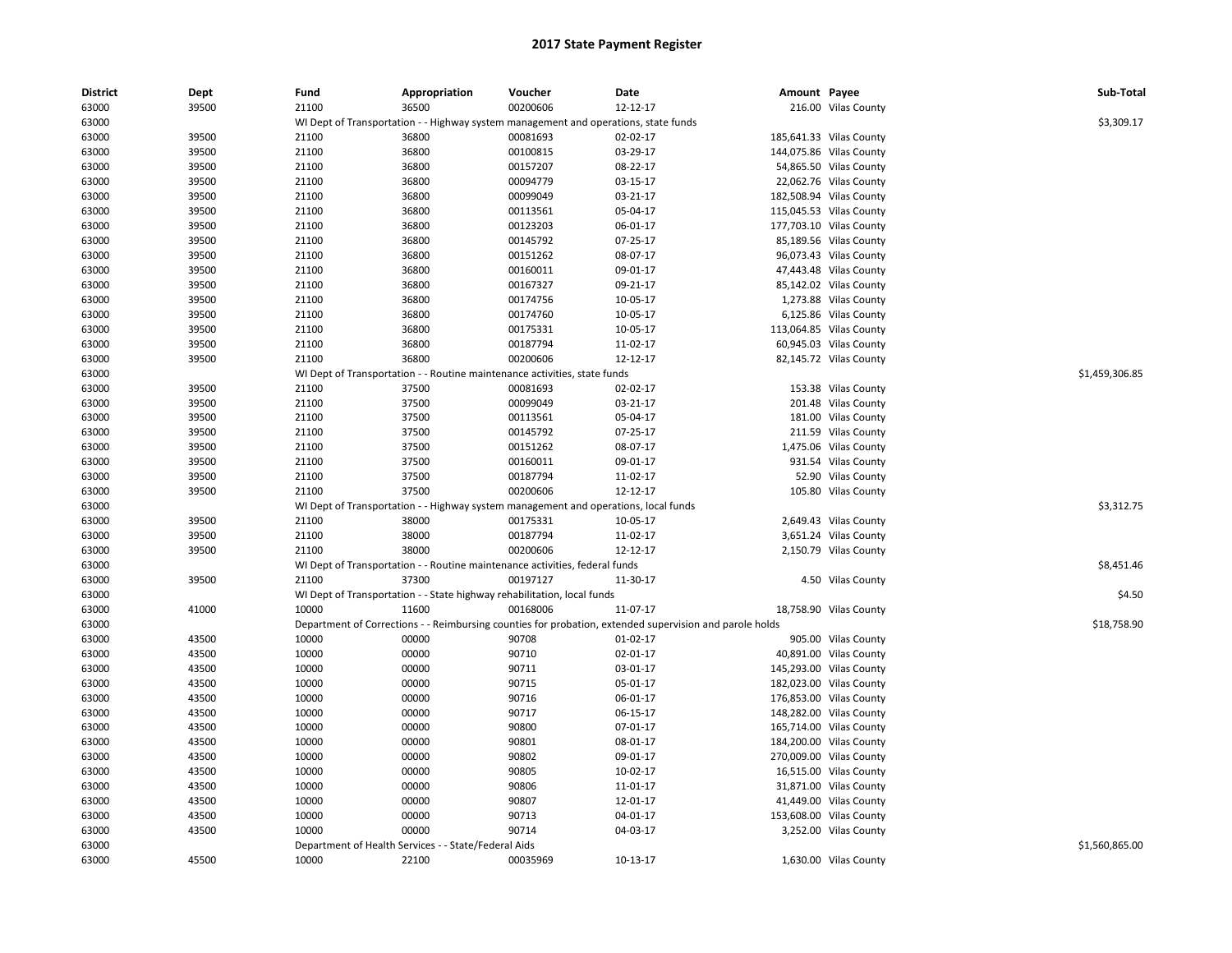| <b>District</b> | Dept  | Fund                                  | Appropriation                                                    | Voucher                                                                                   | Date                                                                                           | Amount Payee |                        | Sub-Total   |
|-----------------|-------|---------------------------------------|------------------------------------------------------------------|-------------------------------------------------------------------------------------------|------------------------------------------------------------------------------------------------|--------------|------------------------|-------------|
| 63000           |       |                                       |                                                                  | Department of Justice - - Crime laboratories; deoxyribonucleic acid analysis              |                                                                                                |              |                        | \$1,630.00  |
| 63000           | 45500 | 10000                                 | 23100                                                            | 00022753                                                                                  | 01-26-17                                                                                       |              | 480.00 Vilas County    |             |
| 63000           | 45500 | 10000                                 | 23100                                                            | 00039122                                                                                  | 12-20-17                                                                                       |              | 8,480.00 Vilas County  |             |
| 63000           |       |                                       |                                                                  | Department of Justice - - Law enforcement training fund, local assistance                 |                                                                                                |              |                        | \$8,960.00  |
| 63000           | 45500 | 10000                                 | 28400                                                            | 00023742                                                                                  | $02 - 10 - 17$                                                                                 |              | 309.00 Vilas County    |             |
| 63000           | 45500 | 10000                                 | 28400                                                            | 00034283                                                                                  | 09-08-17                                                                                       |              | 7,411.42 Vilas County  |             |
| 63000           |       |                                       | Department of Justice - - Internet Crimes Against Childr         |                                                                                           |                                                                                                |              |                        | \$7,720.42  |
| 63000           | 45500 | 10000                                 | 53200                                                            | 00024996                                                                                  | 03-03-17                                                                                       |              | 18,069.39 Vilas County |             |
| 63000           | 45500 | 10000                                 | 53200                                                            | 00031741                                                                                  | 07-20-17                                                                                       |              | 21,032.85 Vilas County |             |
| 63000           |       |                                       |                                                                  | Department of Justice - - Crime victim and witness assistance surcharge, general services |                                                                                                |              |                        | \$39,102.24 |
| 63000           | 46500 | 10000                                 | 30800                                                            | 00031485                                                                                  | 09-12-17                                                                                       |              | 5,634.29 Vilas County  |             |
| 63000           |       |                                       | Department of Military Affairs - - Emergency response equipment  |                                                                                           |                                                                                                |              |                        | \$5,634.29  |
| 63000           | 46500 | 10000                                 | 33700                                                            | 00027718                                                                                  | 06-21-17                                                                                       |              | 2,665.02 Vilas County  |             |
| 63000           |       |                                       |                                                                  |                                                                                           | Department of Military Affairs - - Division of emergency management; emergency planning grants |              |                        | \$2,665.02  |
| 63000           | 46500 | 10000                                 | 34200                                                            | 00030332                                                                                  | 08-11-17                                                                                       |              | 2,479.96 Vilas County  |             |
| 63000           | 46500 | 10000                                 | 34200                                                            | 00030759                                                                                  | 08-23-17                                                                                       |              | 16,974.85 Vilas County |             |
| 63000           |       |                                       | Department of Military Affairs - - Federal aid, local assistance |                                                                                           |                                                                                                |              |                        | \$19,454.81 |
| 63000           | 48500 | 15200                                 | 12700                                                            | 00024228                                                                                  | 01-24-17                                                                                       |              | 564.57 Vilas County    |             |
| 63000           | 48500 | 15200                                 | 12700                                                            | 00031982                                                                                  | 06-29-17                                                                                       |              | 435.43 Vilas County    |             |
| 63000           |       |                                       | Department of Veterans Affairs - - Grants to counties            |                                                                                           |                                                                                                |              |                        | \$1,000.00  |
| 63000           | 48500 | 58200                                 | 26700                                                            | 00024228                                                                                  | 01-24-17                                                                                       |              | 2,540.60 Vilas County  |             |
| 63000           | 48500 | 58200                                 | 26700                                                            | 00031982                                                                                  | 06-29-17                                                                                       |              | 1,959.40 Vilas County  |             |
| 63000           |       |                                       | Department of Veterans Affairs - - County grants                 |                                                                                           |                                                                                                |              |                        | \$4,500.00  |
| 63000           | 48500 | 58300                                 | 37000                                                            | 00024228                                                                                  | 01-24-17                                                                                       |              | 2,540.60 Vilas County  |             |
| 63000           | 48500 | 58300                                 | 37000                                                            | 00031982                                                                                  | 06-29-17                                                                                       |              | 1,959.40 Vilas County  |             |
| 63000           |       |                                       | Department of Veterans Affairs - - County grants                 |                                                                                           |                                                                                                |              |                        | \$4,500.00  |
| 63000           | 50500 | 10000                                 | 15500                                                            | 00040169                                                                                  | 01-17-17                                                                                       |              | 4,195.16 Vilas County  |             |
| 63000           | 50500 | 10000                                 | 15500                                                            | 00042615                                                                                  | 02-14-17                                                                                       |              | 2,270.92 Vilas County  |             |
| 63000           | 50500 | 10000                                 | 15500                                                            | 00045017                                                                                  | 03-14-17                                                                                       |              | 3,229.66 Vilas County  |             |
| 63000           | 50500 | 10000                                 | 15500                                                            | 00047645                                                                                  | 04-14-17                                                                                       |              | 1,193.96 Vilas County  |             |
| 63000           | 50500 | 10000                                 | 15500                                                            | 00050382                                                                                  | 05-15-17                                                                                       |              | 4,343.86 Vilas County  |             |
| 63000           | 50500 | 10000                                 | 15500                                                            | 00053068                                                                                  | 06-14-17                                                                                       |              | 2,961.31 Vilas County  |             |
| 63000           | 50500 | 10000                                 | 15500                                                            | 00055743                                                                                  | 07-14-17                                                                                       |              | 2,587.11 Vilas County  |             |
| 63000           | 50500 | 10000                                 | 15500                                                            | 00057858                                                                                  | 08-14-17                                                                                       |              | 6,847.54 Vilas County  |             |
| 63000           | 50500 | 10000                                 | 15500                                                            | 00060316                                                                                  | 09-14-17                                                                                       |              | <b>Vilas County</b>    |             |
| 63000           | 50500 | 10000                                 | 15500                                                            | 00062838                                                                                  | 10-16-17                                                                                       |              | <b>Vilas County</b>    |             |
| 63000           | 50500 | 10000                                 | 15500                                                            | 00065215                                                                                  | 11-14-17                                                                                       |              | 714.23 Vilas County    |             |
| 63000           | 50500 | 10000                                 | 15500                                                            | 00067461                                                                                  | 12-14-17                                                                                       |              | 4,632.73 Vilas County  |             |
| 63000           |       | Department of Administration          |                                                                  | Federal aid; local assistance                                                             |                                                                                                |              |                        | \$32.976.48 |
| 63000           | 50500 | 23500                                 | 37100                                                            | 00040169                                                                                  | $01 - 17 - 17$                                                                                 |              | 7,260.92 Vilas County  |             |
| 63000           | 50500 | 23500                                 | 37100                                                            | 00042615                                                                                  | 02-14-17                                                                                       |              | 3,831.85 Vilas County  |             |
| 63000           | 50500 | 23500                                 | 37100                                                            | 00045017                                                                                  | 03-14-17                                                                                       |              | 2,537.44 Vilas County  |             |
| 63000           | 50500 | 23500                                 | 37100                                                            | 00047645                                                                                  | 04-14-17                                                                                       |              | 834.50 Vilas County    |             |
| 63000           | 50500 | 23500                                 | 37100                                                            | 00050382                                                                                  | 05-15-17                                                                                       |              | 590.17 Vilas County    |             |
| 63000           | 50500 | 23500                                 | 37100                                                            | 00067461                                                                                  | 12-14-17                                                                                       |              | 8,525.70 Vilas County  |             |
| 63000           |       |                                       | Department of Administration - - Low-income assistance grants    |                                                                                           |                                                                                                |              |                        | \$23,580.58 |
| 63000           | 50500 | 26900                                 | 16600                                                            | 00041207                                                                                  | 02-08-17                                                                                       |              | 1,000.00 Vilas County  |             |
| 63000           | 50500 | 26900                                 | 16600                                                            | 00042871                                                                                  | 02-21-17                                                                                       |              | 32,912.00 Vilas County |             |
| 63000           | 50500 | 26900                                 | 16600                                                            | 00050198                                                                                  | 05-25-17                                                                                       |              | 25,000.00 Vilas County |             |
| 63000           |       | Department of Administration - - Land |                                                                  |                                                                                           |                                                                                                |              |                        | \$58,912.00 |
| 63000           | 51000 | 10000                                 | 12000                                                            | 00000277                                                                                  | $01 - 13 - 17$                                                                                 |              | 8,679.02 Vilas County  |             |
| 63000           |       | Elections Commission - - Recount fees |                                                                  |                                                                                           |                                                                                                |              |                        | \$8,679.02  |
|                 |       |                                       |                                                                  |                                                                                           |                                                                                                |              |                        |             |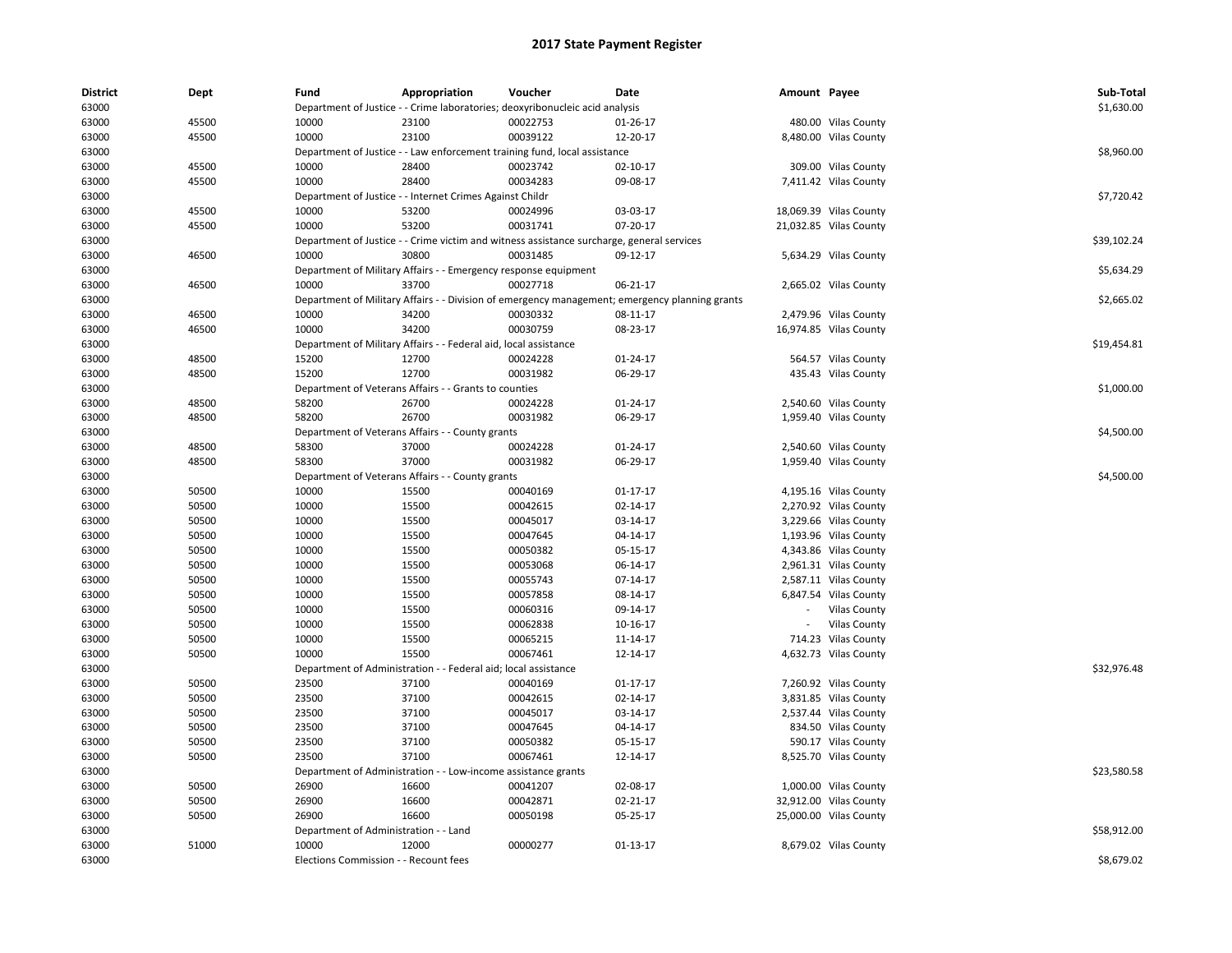| <b>District</b> | Dept  | Fund  | Appropriation                                                         | Voucher                                                                          | Date     | Amount Payee |                           | Sub-Total       |
|-----------------|-------|-------|-----------------------------------------------------------------------|----------------------------------------------------------------------------------|----------|--------------|---------------------------|-----------------|
| 63000           | 83500 | 10000 | 10500                                                                 | 00021878                                                                         | 07-24-17 |              | 3,160.90 Vilas County     |                 |
| 63000           | 83500 | 10000 | 10500                                                                 | 00024904                                                                         | 11-20-17 |              | 17,911.75 Vilas County    |                 |
| 63000           |       |       | Shared Revenue and Tax Relief - - County and municipal aid account    |                                                                                  |          |              |                           | \$21,072.65     |
| 63000           | 83500 | 10000 | 10900                                                                 | 00017377                                                                         | 07-24-17 |              | 3,428.00 Vilas County     |                 |
| 63000           |       |       | Shared Revenue and Tax Relief - - State aid; tax exempt property      |                                                                                  |          |              |                           | \$3,428.00      |
| 63000           | 83500 | 10000 | 11000                                                                 | 00021878                                                                         | 07-24-17 |              | 14,196.54 Vilas County    |                 |
| 63000           | 83500 | 10000 | 11000                                                                 | 00024904                                                                         | 11-20-17 |              | 82,785.42 Vilas County    |                 |
| 63000           |       |       | Shared Revenue and Tax Relief - - Public utility distribution account |                                                                                  |          |              |                           | \$96,981.96     |
| 63000           | 83500 | 10000 | 30200                                                                 | 00020180                                                                         | 07-24-17 |              | 992,442.48 Vilas County   |                 |
| 63000           | 83500 | 10000 | 30200                                                                 | 00022225                                                                         | 07-24-17 |              | 7,283,918.00 Vilas County |                 |
| 63000           |       |       |                                                                       | Shared Revenue and Tax Relief - - School levy tax credit and first dollar credit |          |              |                           | \$8,276,360.48  |
| 63000           | 83500 | 52100 | 36300                                                                 | 00016230                                                                         | 03-27-17 |              | 567,878.31 Vilas County   |                 |
| 63000           |       |       | Shared Revenue and Tax Relief - - Lottery and gaming credit           |                                                                                  |          |              |                           | \$567,878.31    |
| 63000 Total     |       |       |                                                                       |                                                                                  |          |              |                           | \$14,504,539.02 |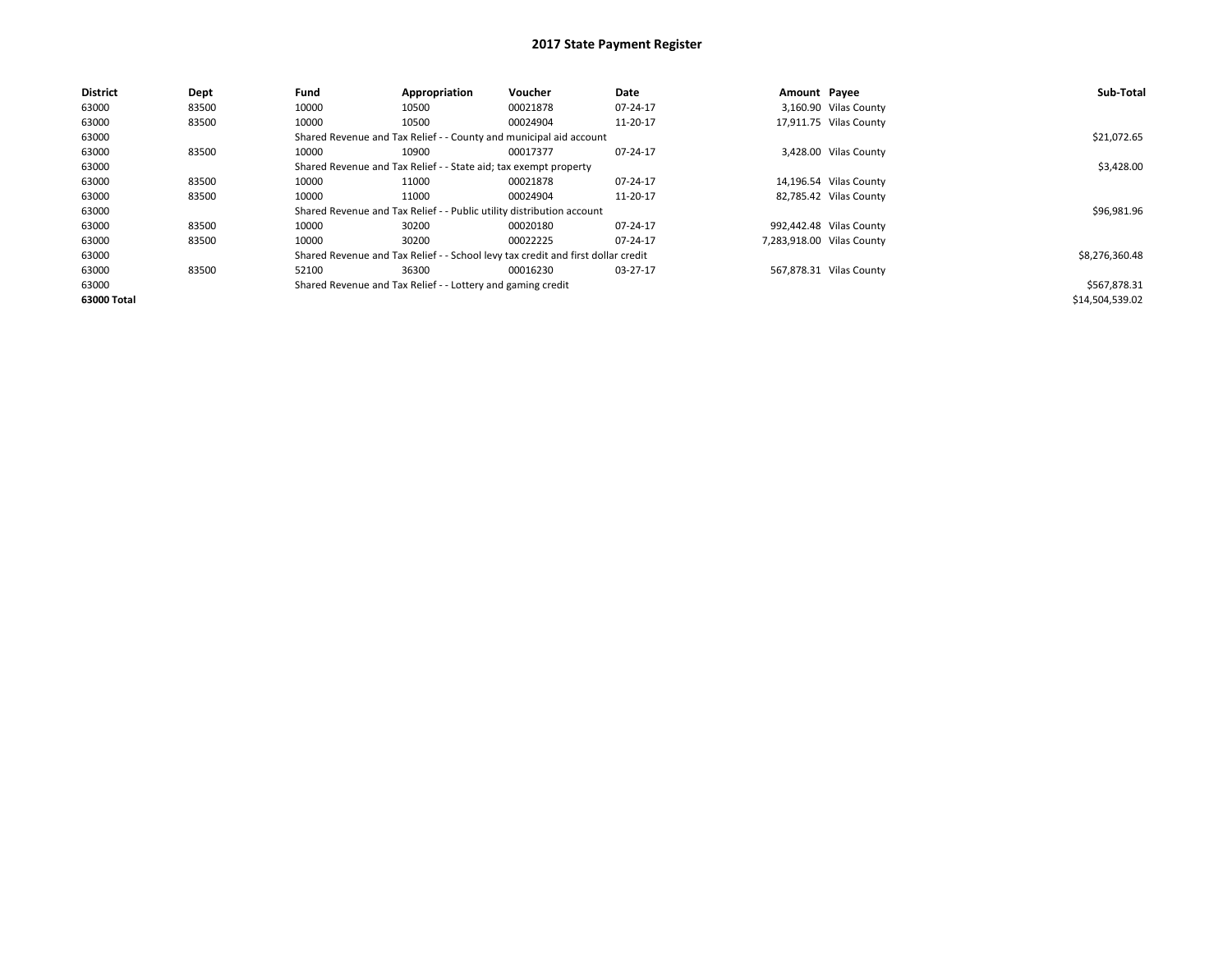| <b>District</b> | Dept  | Fund  | Appropriation                                                                                                | Voucher  | Date                                                                                             | Amount Payee |                               | Sub-Total    |  |  |
|-----------------|-------|-------|--------------------------------------------------------------------------------------------------------------|----------|--------------------------------------------------------------------------------------------------|--------------|-------------------------------|--------------|--|--|
| 63002           | 16500 | 10000 | 22500                                                                                                        | 00012032 | 06-26-17                                                                                         |              | 17,258.69 Town Of Arbor Vitae |              |  |  |
| 63002           |       |       | Dept of Safety & Prof Services - - Fire dues distribution                                                    |          |                                                                                                  |              |                               | \$17,258.69  |  |  |
| 63002           | 37000 | 10000 | 50300                                                                                                        | 00126101 | 02-06-17                                                                                         |              | 6,599.48 Town Of Arbor Vitae  |              |  |  |
| 63002           | 37000 | 10000 | 50300                                                                                                        | 00143367 | 04-21-17                                                                                         |              | 15.58 Town Of Arbor Vitae     |              |  |  |
| 63002           |       |       | Dept of Natural Resources - - Aids in lieu of taxes - general fund                                           |          |                                                                                                  |              |                               | \$6,615.06   |  |  |
| 63002           | 37000 | 21200 | 16600                                                                                                        | 00158134 | 06-19-17                                                                                         |              | 516.68 Town Of Arbor Vitae    |              |  |  |
| 63002           |       |       | Dept of Natural Resources - - General program operations - state funds; forestry                             |          |                                                                                                  |              |                               | \$516.68     |  |  |
| 63002           | 37000 | 21200 | 57100                                                                                                        | 00158134 | 06-19-17                                                                                         |              | 283.90 Town Of Arbor Vitae    |              |  |  |
| 63002           |       |       | Dept of Natural Resources - - Resource aids -- county forests, forest croplands and managed forest land aids |          |                                                                                                  |              |                               |              |  |  |
| 63002           | 37000 | 21200 | 57900                                                                                                        | 00143368 | 04-21-17                                                                                         |              | 0.64 Town Of Arbor Vitae      |              |  |  |
| 63002           | 37000 | 21200 | 57900                                                                                                        | 00143369 | 04-21-17                                                                                         |              | 24,085.97 Town Of Arbor Vitae |              |  |  |
| 63002           | 37000 | 21200 | 57900                                                                                                        | 00143370 | $04 - 21 - 17$                                                                                   |              | 26.19 Town Of Arbor Vitae     |              |  |  |
| 63002           |       |       | Dept of Natural Resources - - Aids in lieu of taxes - sum sufficient                                         |          |                                                                                                  |              |                               |              |  |  |
| 63002           | 37000 | 21200 | 58300                                                                                                        | 00147263 | 05-16-17                                                                                         |              | 2,712.50 Town Of Arbor Vitae  |              |  |  |
| 63002           |       |       | Dept of Natural Resources - - Recreation and resource aids, federal funds                                    |          |                                                                                                  |              |                               | \$2,712.50   |  |  |
| 63002           | 37000 | 21200 | 58900                                                                                                        | 00158134 | 06-19-17                                                                                         |              | 2,376.74 Town Of Arbor Vitae  |              |  |  |
| 63002           |       |       | Dept of Natural Resources - - Resource aids - distribution of closed acreage fees.                           |          |                                                                                                  |              |                               |              |  |  |
| 63002           | 37000 | 21200 | 67800                                                                                                        | 00200294 | 12-08-17                                                                                         |              | 2,897.44 Town Of Arbor Vitae  |              |  |  |
| 63002           |       |       |                                                                                                              |          | Dept of Natural Resources - - Environmental aids -- invasive aquatic species and lake monitoring |              |                               | \$2,897.44   |  |  |
| 63002           | 39500 | 21100 | 19100                                                                                                        | 00067082 | 01-03-17                                                                                         |              | 48,108.19 Town Of Arbor Vitae |              |  |  |
| 63002           | 39500 | 21100 | 19100                                                                                                        | 00098205 | 04-03-17                                                                                         |              | 48,108.19 Town Of Arbor Vitae |              |  |  |
| 63002           | 39500 | 21100 | 19100                                                                                                        | 00135631 | 07-03-17                                                                                         |              | 48,108.19 Town Of Arbor Vitae |              |  |  |
| 63002           | 39500 | 21100 | 19100                                                                                                        | 00170897 | 10-02-17                                                                                         |              | 48,108.21 Town Of Arbor Vitae |              |  |  |
| 63002           |       |       | WI Dept of Transportation - - Transportation aids to municipalities, state funds                             |          |                                                                                                  |              |                               | \$192,432.78 |  |  |
| 63002           | 46500 | 27200 | 36500                                                                                                        | 00035576 | 12-12-17                                                                                         |              | 13,176.10 Town Of Arbor Vitae |              |  |  |
| 63002           |       |       | Department of Military Affairs - - State disaster assistance; petroleum inspection fund                      |          |                                                                                                  |              |                               | \$13,176.10  |  |  |
| 63002           | 83500 | 10000 | 10500                                                                                                        | 00021864 | 07-24-17                                                                                         |              | 6.890.34 Town Of Arbor Vitae  |              |  |  |
| 63002           | 83500 | 10000 | 10500                                                                                                        | 00024889 | 11-20-17                                                                                         |              | 39,045.29 Town Of Arbor Vitae |              |  |  |
| 63002           |       |       | Shared Revenue and Tax Relief - - County and municipal aid account                                           |          |                                                                                                  |              |                               | \$45,935.63  |  |  |
| 63002           | 83500 | 10000 | 10900                                                                                                        | 00018887 | 07-24-17                                                                                         |              | 415.00 Town Of Arbor Vitae    |              |  |  |
| 63002           |       |       | Shared Revenue and Tax Relief - - State aid; tax exempt property                                             |          |                                                                                                  |              |                               | \$415.00     |  |  |
| 63002           | 83500 | 10000 | 11000                                                                                                        | 00021864 | 07-24-17                                                                                         |              | 492.50 Town Of Arbor Vitae    |              |  |  |
| 63002           | 83500 | 10000 | 11000                                                                                                        | 00024889 | 11-20-17                                                                                         |              | 2,841.54 Town Of Arbor Vitae  |              |  |  |
| 63002           |       |       | Shared Revenue and Tax Relief - - Public utility distribution account                                        |          |                                                                                                  |              |                               | \$3,334.04   |  |  |
| 63002           | 83500 | 10000 | 50100                                                                                                        | 00015419 | 01-31-17                                                                                         |              | 83.07 Town Of Arbor Vitae     |              |  |  |
| 63002           |       |       | Shared Revenue and Tax Relief - - Payments for municipal services                                            |          |                                                                                                  |              |                               | \$83.07      |  |  |
| 63002 Total     |       |       |                                                                                                              |          |                                                                                                  |              |                               | \$312.150.43 |  |  |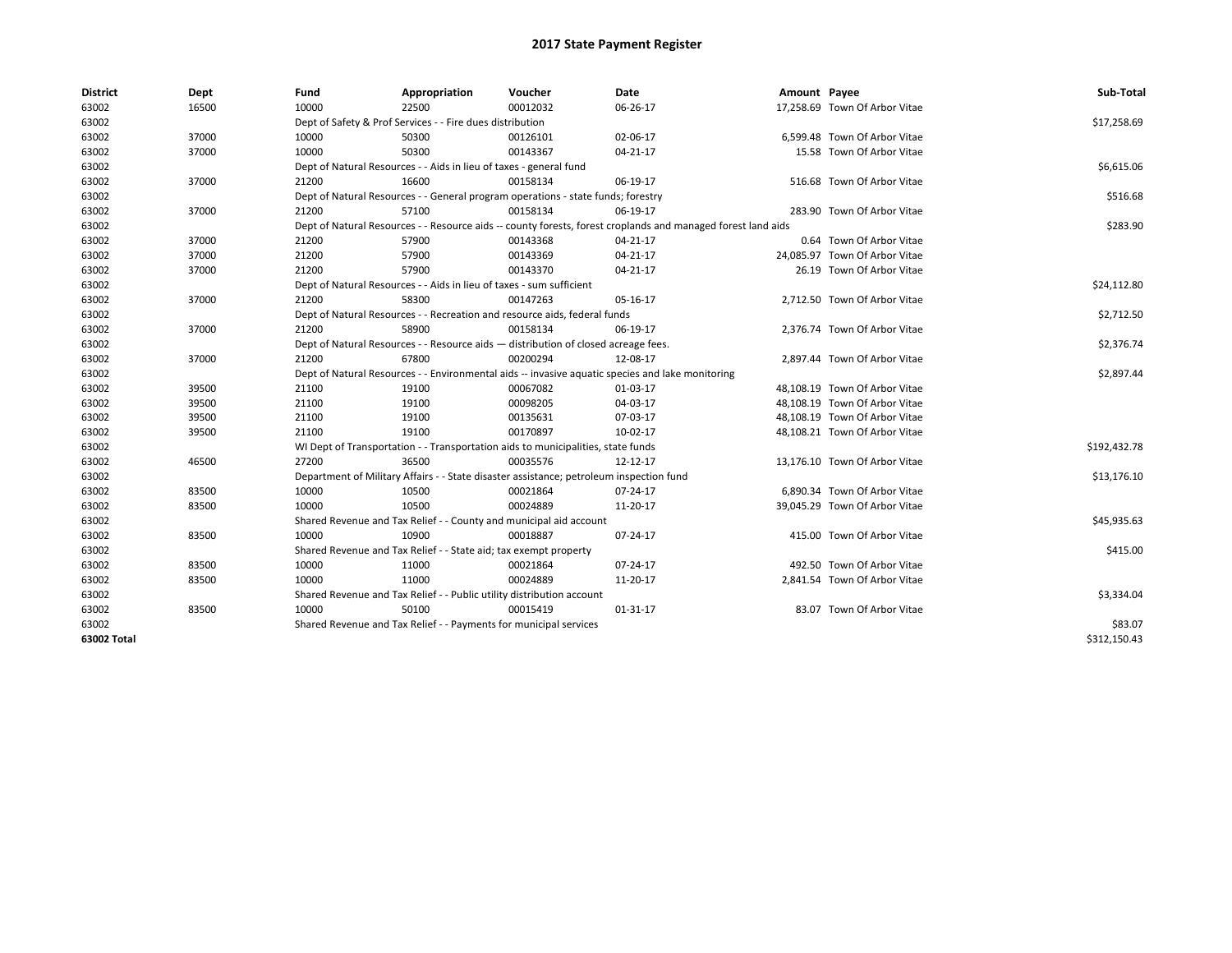| <b>District</b> | Dept  | Fund                                                              | Appropriation                                                                                                | Voucher    | <b>Date</b> | Amount Payee |                                    | Sub-Total    |  |  |
|-----------------|-------|-------------------------------------------------------------------|--------------------------------------------------------------------------------------------------------------|------------|-------------|--------------|------------------------------------|--------------|--|--|
| 63004           | 16500 | 10000                                                             | 22500                                                                                                        | 00012033   | 06-26-17    |              | 12,088.03 Town Of Boulder Junction |              |  |  |
| 63004           |       |                                                                   | Dept of Safety & Prof Services - - Fire dues distribution                                                    |            |             |              |                                    | \$12,088.03  |  |  |
| 63004           | 37000 | 10000                                                             | 50300                                                                                                        | 00126293   | 02-06-17    |              | 24,812.18 Town Of Boulder Junction |              |  |  |
| 63004           |       |                                                                   | Dept of Natural Resources - - Aids in lieu of taxes - general fund                                           |            |             |              |                                    |              |  |  |
| 63004           | 37000 | 21200                                                             | 16600                                                                                                        | 00158135   | 06-19-17    |              | 240.30 Town Of Boulder Junction    |              |  |  |
| 63004           |       |                                                                   | Dept of Natural Resources - - General program operations - state funds; forestry                             |            |             |              |                                    | \$240.30     |  |  |
| 63004           | 37000 | 21200                                                             | 57100                                                                                                        | 00158135   | 06-19-17    |              | 122.88 Town Of Boulder Junction    |              |  |  |
| 63004           |       |                                                                   | Dept of Natural Resources - - Resource aids -- county forests, forest croplands and managed forest land aids |            |             |              |                                    |              |  |  |
| 63004           | 37000 | 21200                                                             | 57900                                                                                                        | 00143965   | 04-21-17    |              | 184.80 Town Of Boulder Junction    |              |  |  |
| 63004           | 37000 | 21200                                                             | 57900                                                                                                        | 00143966   | 04-21-17    |              | 34,726.39 Town Of Boulder Junction |              |  |  |
| 63004           |       |                                                                   | Dept of Natural Resources - - Aids in lieu of taxes - sum sufficient                                         |            |             |              |                                    | \$34,911.19  |  |  |
| 63004           | 37000 | 21200                                                             | 58900                                                                                                        | 00158135   | 06-19-17    |              | 1.105.37 Town Of Boulder Junction  |              |  |  |
| 63004           |       |                                                                   | Dept of Natural Resources - - Resource aids - distribution of closed acreage fees.                           |            |             |              |                                    | \$1,105.37   |  |  |
| 63004           | 39500 | 21100                                                             | 19100                                                                                                        | 00067083   | 01-03-17    |              | 49,814.74 Town Of Boulder Junction |              |  |  |
| 63004           | 39500 | 21100                                                             | 19100                                                                                                        | 00098206   | 04-03-17    |              | 49,814.74 Town Of Boulder Junction |              |  |  |
| 63004           | 39500 | 21100                                                             | 19100                                                                                                        | 00135632   | 07-03-17    |              | 49.814.74 Town Of Boulder Junction |              |  |  |
| 63004           | 39500 | 21100                                                             | 19100                                                                                                        | 00170898   | 10-02-17    |              | 49.814.76 Town Of Boulder Junction |              |  |  |
| 63004           |       |                                                                   | WI Dept of Transportation - - Transportation aids to municipalities, state funds                             |            |             |              |                                    | \$199,258.98 |  |  |
| 63004           | 43500 | 10000                                                             | 11900                                                                                                        | 00152373   | 09-01-17    |              | 4.834.24 Town Of Boulder Junction  |              |  |  |
| 63004           |       |                                                                   | Department of Health Services - - Emergency medical services; aids                                           |            |             |              |                                    | \$4,834.24   |  |  |
| 63004           | 43500 | 00005                                                             | 16300                                                                                                        | 01LGS      | 11-17-17    |              | 2.000.00 Town Of Boulder Junction  |              |  |  |
| 63004           |       |                                                                   | Department of Health Services - - Guardianship grant program                                                 |            |             |              |                                    | \$2,000.00   |  |  |
| 63004           | 83500 | 10000                                                             | 10500                                                                                                        | 00023218   | 11-24-17    |              | 3,347.33 Town Of Boulder Junction  |              |  |  |
| 63004           | 83500 | 10000                                                             | 10500                                                                                                        | 00024890   | 11-20-17    |              | 16,968.18 Town Of Boulder Junction |              |  |  |
| 63004           |       |                                                                   | Shared Revenue and Tax Relief - - County and municipal aid account                                           |            |             |              |                                    | \$20,315.51  |  |  |
| 63004           | 83500 | 10000                                                             | 10900                                                                                                        | 00018888   | 07-24-17    |              | 70.00 Town Of Boulder Junction     |              |  |  |
| 63004           |       |                                                                   | Shared Revenue and Tax Relief - - State aid; tax exempt property                                             |            |             |              |                                    | \$70.00      |  |  |
| 63004           | 83500 | 10000                                                             | 50100                                                                                                        | 00015420   | 01-31-17    |              | 1,171.73 Town Of Boulder Junction  |              |  |  |
| 63004           |       | Shared Revenue and Tax Relief - - Payments for municipal services |                                                                                                              | \$1,171.73 |             |              |                                    |              |  |  |
| 63004 Total     |       |                                                                   |                                                                                                              |            |             |              |                                    | \$300,930.41 |  |  |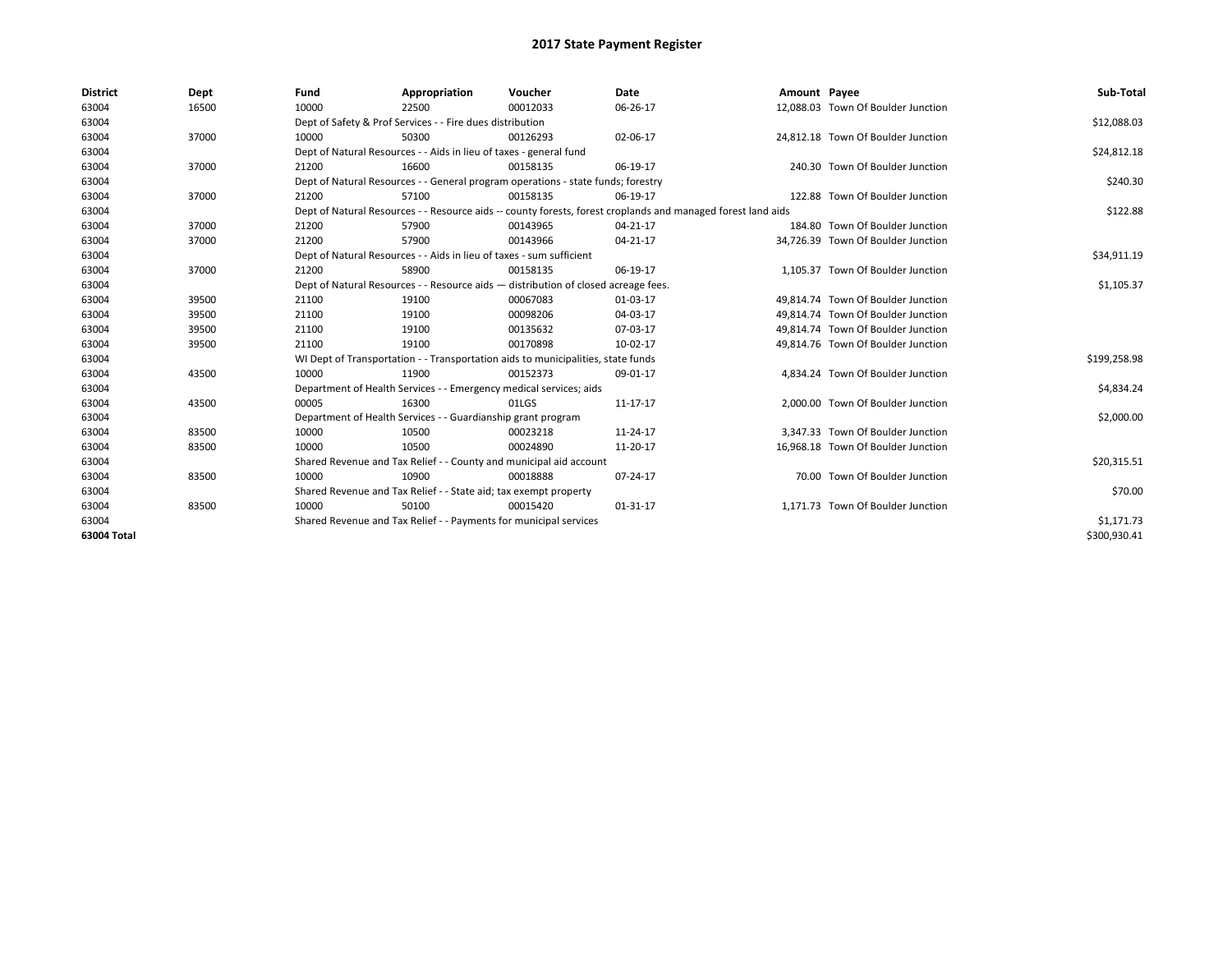| <b>District</b> | Dept  | Fund  | Appropriation                                                                                                | Voucher  | Date       | Amount Payee |                              | Sub-Total    |  |  |  |
|-----------------|-------|-------|--------------------------------------------------------------------------------------------------------------|----------|------------|--------------|------------------------------|--------------|--|--|--|
| 63006           | 16500 | 10000 | 22500                                                                                                        | 00012034 | 06-26-17   |              | 6.640.96 Town Of Cloverland  |              |  |  |  |
| 63006           |       |       | Dept of Safety & Prof Services - - Fire dues distribution                                                    |          |            |              |                              | \$6,640.96   |  |  |  |
| 63006           | 37000 | 10000 | 50300                                                                                                        | 00125979 | 02-06-17   |              | 52.75 Town Of Cloverland     |              |  |  |  |
| 63006           | 37000 | 10000 | 50300                                                                                                        | 00143100 | 04-21-17   |              | 79.48 Town Of Cloverland     |              |  |  |  |
| 63006           |       |       | Dept of Natural Resources - - Aids in lieu of taxes - general fund                                           |          | \$132.23   |              |                              |              |  |  |  |
| 63006           | 37000 | 21200 | 16600                                                                                                        | 00158136 | 06-19-17   |              | 429.81 Town Of Cloverland    |              |  |  |  |
| 63006           |       |       | Dept of Natural Resources - - General program operations - state funds; forestry                             |          | \$429.81   |              |                              |              |  |  |  |
| 63006           | 37000 | 21200 | 57100                                                                                                        | 00158136 | 06-19-17   |              | 2,607.40 Town Of Cloverland  |              |  |  |  |
| 63006           |       |       | Dept of Natural Resources - - Resource aids -- county forests, forest croplands and managed forest land aids |          | \$2,607.40 |              |                              |              |  |  |  |
| 63006           | 37000 | 21200 | 57900                                                                                                        | 00143099 | 04-21-17   |              | 63.51 Town Of Cloverland     |              |  |  |  |
| 63006           |       |       | Dept of Natural Resources - - Aids in lieu of taxes - sum sufficient                                         |          |            |              |                              |              |  |  |  |
| 63006           | 37000 | 21200 | 58900                                                                                                        | 00158136 | 06-19-17   |              | 1,977.14 Town Of Cloverland  |              |  |  |  |
| 63006           |       |       | Dept of Natural Resources - - Resource aids - distribution of closed acreage fees.                           |          |            |              |                              |              |  |  |  |
| 63006           | 39500 | 21100 | 19100                                                                                                        | 00067084 | 01-03-17   |              | 20.907.99 Town Of Cloverland |              |  |  |  |
| 63006           | 39500 | 21100 | 19100                                                                                                        | 00098207 | 04-03-17   |              | 20,907.99 Town Of Cloverland |              |  |  |  |
| 63006           | 39500 | 21100 | 19100                                                                                                        | 00135633 | 07-03-17   |              | 20.907.99 Town Of Cloverland |              |  |  |  |
| 63006           | 39500 | 21100 | 19100                                                                                                        | 00170899 | 10-02-17   |              | 20.907.99 Town Of Cloverland |              |  |  |  |
| 63006           |       |       | WI Dept of Transportation - - Transportation aids to municipalities, state funds                             |          |            |              |                              | \$83,631.96  |  |  |  |
| 63006           | 83500 | 10000 | 10500                                                                                                        | 00021865 | 07-24-17   |              | 1,545.25 Town Of Cloverland  |              |  |  |  |
| 63006           | 83500 | 10000 | 10500                                                                                                        | 00024891 | 11-20-17   |              | 8,756.42 Town Of Cloverland  |              |  |  |  |
| 63006           |       |       | Shared Revenue and Tax Relief - - County and municipal aid account                                           |          |            |              |                              | \$10,301.67  |  |  |  |
| 63006           | 83500 | 10000 | 10900                                                                                                        | 00018889 | 07-24-17   |              | 15.00 Town Of Cloverland     |              |  |  |  |
| 63006           |       |       | Shared Revenue and Tax Relief - - State aid; tax exempt property                                             |          |            |              |                              | \$15.00      |  |  |  |
| 63006           | 83500 | 10000 | 11000                                                                                                        | 00021865 | 07-24-17   |              | 1.234.25 Town Of Cloverland  |              |  |  |  |
| 63006           | 83500 | 10000 | 11000                                                                                                        | 00024891 | 11-20-17   |              | 7,071.34 Town Of Cloverland  |              |  |  |  |
| 63006           |       |       | Shared Revenue and Tax Relief - - Public utility distribution account                                        |          |            |              |                              |              |  |  |  |
| 63006 Total     |       |       |                                                                                                              |          |            |              |                              | \$114,105.27 |  |  |  |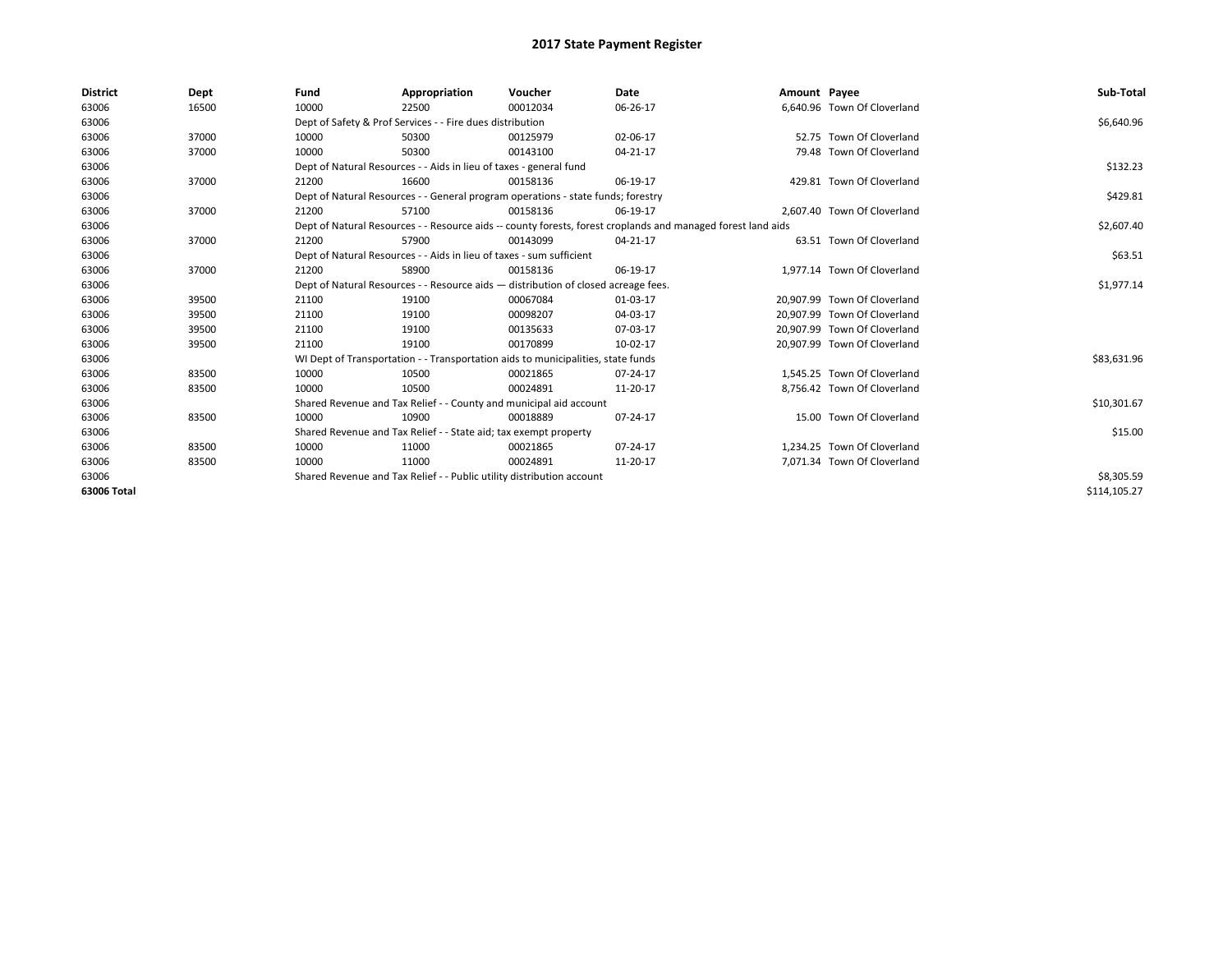| <b>District</b> | Dept  | Fund  | Appropriation                                                                                                | Voucher  | Date           | Amount Payee |                           | Sub-Total    |  |  |  |
|-----------------|-------|-------|--------------------------------------------------------------------------------------------------------------|----------|----------------|--------------|---------------------------|--------------|--|--|--|
| 63008           | 16500 | 10000 | 22500                                                                                                        | 00012035 | 06-26-17       |              | 10,332.43 Town Of Conover |              |  |  |  |
| 63008           |       |       | Dept of Safety & Prof Services - - Fire dues distribution                                                    |          |                |              |                           | \$10,332.43  |  |  |  |
| 63008           | 37000 | 10000 | 50300                                                                                                        | 00125781 | 02-06-17       |              | 8,208.90 Town Of Conover  |              |  |  |  |
| 63008           |       |       | Dept of Natural Resources - - Aids in lieu of taxes - general fund                                           |          |                |              |                           | \$8,208.90   |  |  |  |
| 63008           | 37000 | 21200 | 16600                                                                                                        | 00158137 | 06-19-17       |              | 941.17 Town Of Conover    |              |  |  |  |
| 63008           |       |       | Dept of Natural Resources - - General program operations - state funds; forestry                             |          | \$941.17       |              |                           |              |  |  |  |
| 63008           | 37000 | 21200 | 57100                                                                                                        | 00158137 | 06-19-17       |              | 7,805.61 Town Of Conover  |              |  |  |  |
| 63008           |       |       | Dept of Natural Resources - - Resource aids -- county forests, forest croplands and managed forest land aids |          |                |              |                           |              |  |  |  |
| 63008           | 37000 | 21200 | 57300                                                                                                        | 00122528 | $01 - 25 - 17$ |              | 18,355.75 Town Of Conover |              |  |  |  |
| 63008           |       |       | Dept of Natural Resources - - Recreation aids - recreational boating and other projects                      |          |                |              |                           | \$18,355.75  |  |  |  |
| 63008           | 37000 | 21200 | 57900                                                                                                        | 00142584 | $04 - 21 - 17$ |              | 534.26 Town Of Conover    |              |  |  |  |
| 63008           | 37000 | 21200 | 57900                                                                                                        | 00142585 | 04-21-17       |              | 151.36 Town Of Conover    |              |  |  |  |
| 63008           | 37000 | 21200 | 57900                                                                                                        | 00142586 | 04-21-17       |              | 0.97 Town Of Conover      |              |  |  |  |
| 63008           |       |       | Dept of Natural Resources - - Aids in lieu of taxes - sum sufficient                                         |          |                |              |                           | \$686.59     |  |  |  |
| 63008           | 37000 | 21200 | 58400                                                                                                        | 00177524 | 09-08-17       |              | 1,731.35 Town Of Conover  |              |  |  |  |
| 63008           |       |       | Dept of Natural Resources - - Resource aids -- payment in lieu of taxes; federal                             |          |                |              |                           |              |  |  |  |
| 63008           | 37000 | 21200 | 58900                                                                                                        | 00158137 | 06-19-17       |              | 4,329.39 Town Of Conover  |              |  |  |  |
| 63008           |       |       | Dept of Natural Resources - - Resource aids - distribution of closed acreage fees.                           |          |                |              |                           |              |  |  |  |
| 63008           | 39500 | 21100 | 19100                                                                                                        | 00067085 | 01-03-17       |              | 49,451.41 Town Of Conover |              |  |  |  |
| 63008           | 39500 | 21100 | 19100                                                                                                        | 00098208 | 04-03-17       |              | 49,451.41 Town Of Conover |              |  |  |  |
| 63008           | 39500 | 21100 | 19100                                                                                                        | 00135634 | 07-03-17       |              | 49,451.41 Town Of Conover |              |  |  |  |
| 63008           | 39500 | 21100 | 19100                                                                                                        | 00170900 | 10-02-17       |              | 49,451.43 Town Of Conover |              |  |  |  |
| 63008           |       |       | WI Dept of Transportation - - Transportation aids to municipalities, state funds                             |          |                |              |                           | \$197,805.66 |  |  |  |
| 63008           | 43500 | 10000 | 11900                                                                                                        | 00152397 | 09-01-17       |              | 4,895.53 Town Of Conover  |              |  |  |  |
| 63008           |       |       | Department of Health Services - - Emergency medical services; aids                                           |          |                |              |                           | \$4,895.53   |  |  |  |
| 63008           | 83500 | 10000 | 10500                                                                                                        | 00021866 | 07-24-17       |              | 3,171.89 Town Of Conover  |              |  |  |  |
| 63008           | 83500 | 10000 | 10500                                                                                                        | 00024892 | 11-20-17       |              | 17,974.07 Town Of Conover |              |  |  |  |
| 63008           |       |       | Shared Revenue and Tax Relief - - County and municipal aid account                                           |          |                |              |                           | \$21,145.96  |  |  |  |
| 63008           | 83500 | 10000 | 10900                                                                                                        | 00018890 | 07-24-17       |              | 36.00 Town Of Conover     |              |  |  |  |
| 63008           |       |       | Shared Revenue and Tax Relief - - State aid; tax exempt property                                             |          |                |              |                           | \$36.00      |  |  |  |
| 63008           | 83500 | 10000 | 11000                                                                                                        | 00021866 | 07-24-17       |              | 3,123.37 Town Of Conover  |              |  |  |  |
| 63008           | 83500 | 10000 | 11000                                                                                                        | 00024892 | 11-20-17       |              | 18,317.62 Town Of Conover |              |  |  |  |
| 63008           |       |       | Shared Revenue and Tax Relief - - Public utility distribution account                                        |          |                |              |                           | \$21,440.99  |  |  |  |
| 63008 Total     |       |       |                                                                                                              |          |                |              |                           | \$297,715.33 |  |  |  |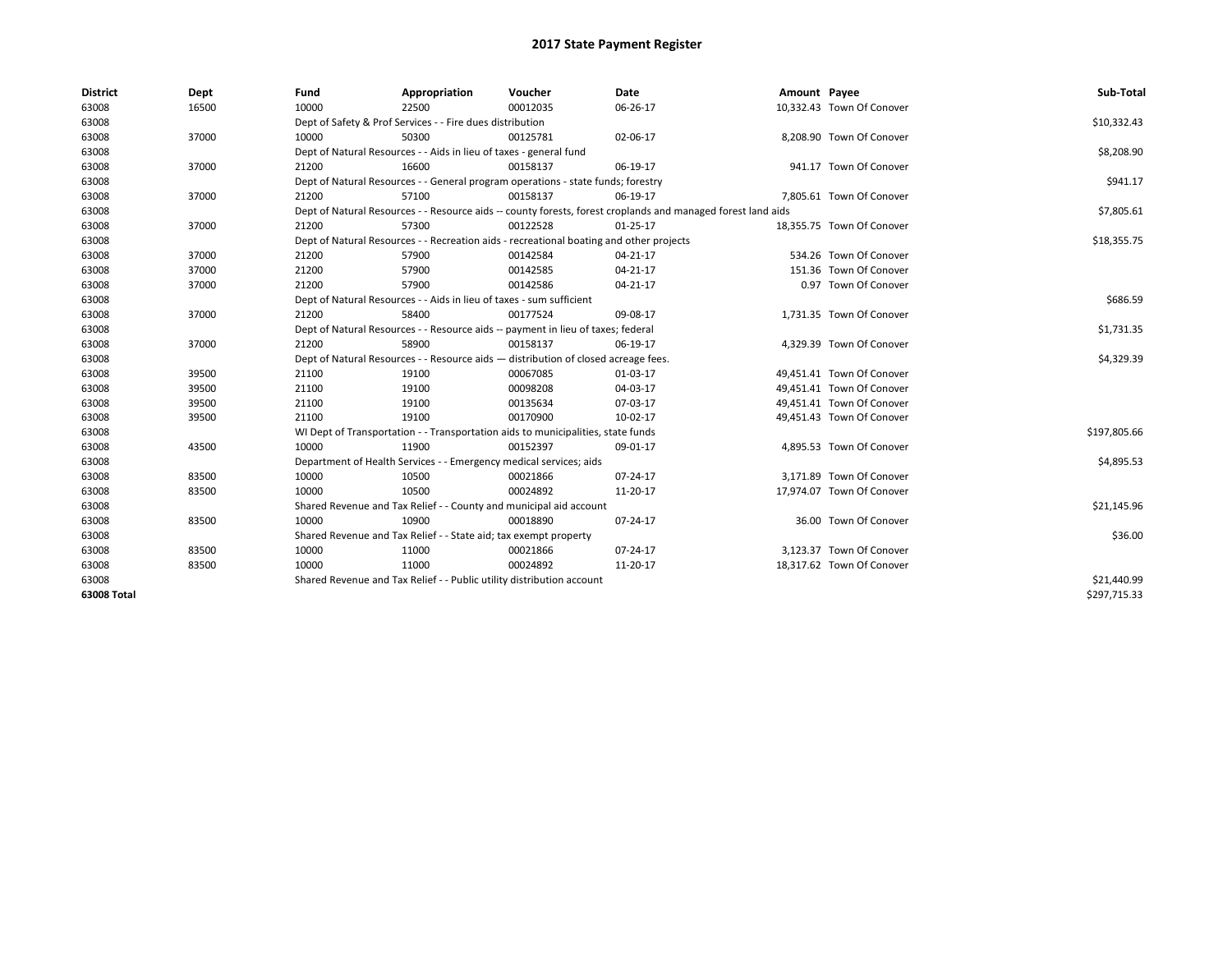| <b>District</b> | Dept  | Fund                                                             | Appropriation                                                                      | Voucher  | Date                                                                                                         | Amount Payee |                                   | Sub-Total    |  |
|-----------------|-------|------------------------------------------------------------------|------------------------------------------------------------------------------------|----------|--------------------------------------------------------------------------------------------------------------|--------------|-----------------------------------|--------------|--|
| 63010           | 16500 | 10000                                                            | 22500                                                                              | 00012036 | 06-26-17                                                                                                     |              | 18,680.25 Town Of Lac Du Flambeau |              |  |
| 63010           |       |                                                                  | Dept of Safety & Prof Services - - Fire dues distribution                          |          |                                                                                                              |              |                                   | \$18,680.25  |  |
| 63010           | 37000 | 10000                                                            | 50300                                                                              | 00143503 | 04-21-17                                                                                                     |              | 4.02 Town Of Lac Du Flambeau      |              |  |
| 63010           | 37000 | 10000                                                            | 50300                                                                              | 00143504 | 04-21-17                                                                                                     |              | 82.73 Town Of Lac Du Flambeau     |              |  |
| 63010           |       |                                                                  | Dept of Natural Resources - - Aids in lieu of taxes - general fund                 |          |                                                                                                              |              |                                   |              |  |
| 63010           | 37000 | 21200                                                            | 16600                                                                              | 00158138 | 06-19-17                                                                                                     |              | 1.401.52 Town Of Lac Du Flambeau  |              |  |
| 63010           |       |                                                                  | Dept of Natural Resources - - General program operations - state funds; forestry   |          |                                                                                                              |              |                                   | \$1,401.52   |  |
| 63010           | 37000 | 21200                                                            | 57100                                                                              | 00158138 | 06-19-17                                                                                                     |              | 978.18 Town Of Lac Du Flambeau    |              |  |
| 63010           |       |                                                                  |                                                                                    |          | Dept of Natural Resources - - Resource aids -- county forests, forest croplands and managed forest land aids |              |                                   | \$978.18     |  |
| 63010           | 37000 | 21200                                                            | 57900                                                                              | 00143502 | 04-21-17                                                                                                     |              | 0.40 Town Of Lac Du Flambeau      |              |  |
| 63010           |       |                                                                  | Dept of Natural Resources - - Aids in lieu of taxes - sum sufficient               |          |                                                                                                              |              |                                   | \$0.40       |  |
| 63010           | 37000 | 21200                                                            | 58400                                                                              | 00177525 | 09-08-17                                                                                                     |              | 11,998.70 Town Of Lac Du Flambeau |              |  |
| 63010           |       |                                                                  | Dept of Natural Resources - - Resource aids -- payment in lieu of taxes; federal   |          |                                                                                                              |              |                                   | \$11,998.70  |  |
| 63010           | 37000 | 21200                                                            | 58900                                                                              | 00158138 | 06-19-17                                                                                                     |              | 6,447.01 Town Of Lac Du Flambeau  |              |  |
| 63010           |       |                                                                  | Dept of Natural Resources - - Resource aids - distribution of closed acreage fees. |          |                                                                                                              |              |                                   | \$6,447.01   |  |
| 63010           | 39500 | 21100                                                            | 19100                                                                              | 00067086 | 01-03-17                                                                                                     |              | 78,242.56 Town Of Lac Du Flambeau |              |  |
| 63010           | 39500 | 21100                                                            | 19100                                                                              | 00098209 | 04-03-17                                                                                                     |              | 78,242.56 Town Of Lac Du Flambeau |              |  |
| 63010           | 39500 | 21100                                                            | 19100                                                                              | 00135635 | 07-03-17                                                                                                     |              | 78,242.56 Town Of Lac Du Flambeau |              |  |
| 63010           | 39500 | 21100                                                            | 19100                                                                              | 00170901 | 10-02-17                                                                                                     |              | 78,242.58 Town Of Lac Du Flambeau |              |  |
| 63010           |       |                                                                  | WI Dept of Transportation - - Transportation aids to municipalities, state funds   |          |                                                                                                              |              |                                   | \$312,970.26 |  |
| 63010           | 43500 | 10000                                                            | 11900                                                                              | 00152462 | 09-01-17                                                                                                     |              | 5,091.49 Town Of Lac Du Flambeau  |              |  |
| 63010           |       |                                                                  | Department of Health Services - - Emergency medical services; aids                 |          |                                                                                                              |              |                                   | \$5,091.49   |  |
| 63010           | 43500 | 00005                                                            | 16300                                                                              | 01LGS    | 11-17-17                                                                                                     |              | 17,886.79 Town Of Lac Du Flambeau |              |  |
| 63010           |       |                                                                  | Department of Health Services - - Guardianship grant program                       |          |                                                                                                              |              |                                   | \$17,886.79  |  |
| 63010           | 83500 | 10000                                                            | 10500                                                                              | 00021867 | 07-24-17                                                                                                     |              | 6.425.48 Town Of Lac Du Flambeau  |              |  |
| 63010           | 83500 | 10000                                                            | 10500                                                                              | 00024893 | 11-20-17                                                                                                     |              | 18,852.98 Town Of Lac Du Flambeau |              |  |
| 63010           |       |                                                                  | Shared Revenue and Tax Relief - - County and municipal aid account                 |          |                                                                                                              |              |                                   | \$25,278.46  |  |
| 63010           | 83500 | 10000                                                            | 10900                                                                              | 00018891 | 07-24-17                                                                                                     |              | 30.00 Town Of Lac Du Flambeau     |              |  |
| 63010           |       | Shared Revenue and Tax Relief - - State aid; tax exempt property |                                                                                    | \$30.00  |                                                                                                              |              |                                   |              |  |
| 63010 Total     |       |                                                                  |                                                                                    |          |                                                                                                              |              |                                   | \$400,849.81 |  |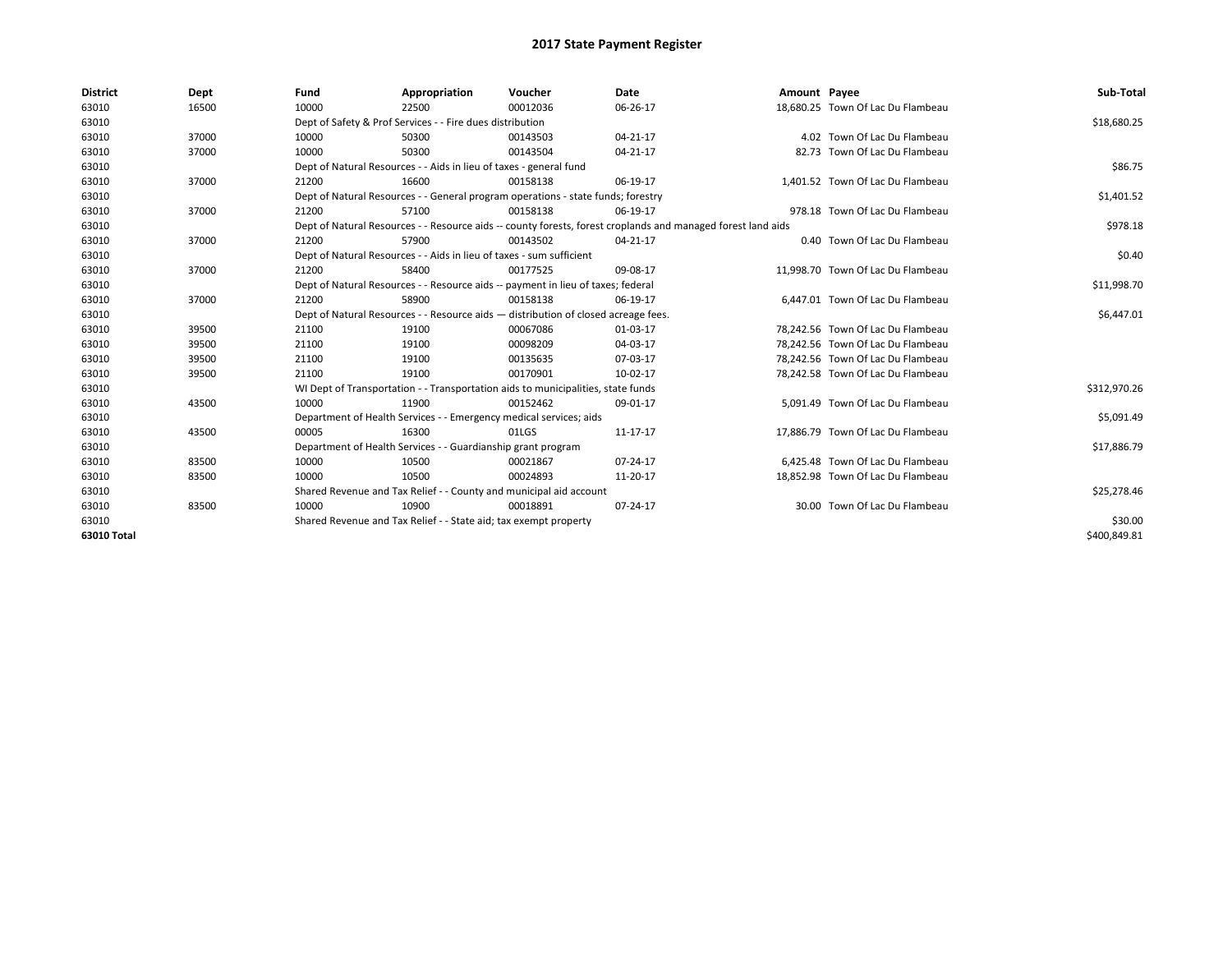| <b>District</b> | Dept  | Fund                                                                                             | Appropriation                                                         | Voucher                                                                            | <b>Date</b>                                                                                                  | Amount Payee |                                | Sub-Total    |
|-----------------|-------|--------------------------------------------------------------------------------------------------|-----------------------------------------------------------------------|------------------------------------------------------------------------------------|--------------------------------------------------------------------------------------------------------------|--------------|--------------------------------|--------------|
| 63012           | 16500 | 10000                                                                                            | 22500                                                                 | 00012037                                                                           | 06-26-17                                                                                                     |              | 10,851.12 Town Of Land O Lakes |              |
| 63012           |       |                                                                                                  | Dept of Safety & Prof Services - - Fire dues distribution             |                                                                                    |                                                                                                              |              |                                | \$10,851.12  |
| 63012           | 37000 | 10000                                                                                            | 50300                                                                 | 00126155                                                                           | 02-06-17                                                                                                     |              | 20,453.21 Town Of Land O Lakes |              |
| 63012           | 37000 | 10000                                                                                            | 50300                                                                 | 00143566                                                                           | 04-21-17                                                                                                     |              | 29.00 Town Of Land O Lakes     |              |
| 63012           | 37000 | 10000                                                                                            | 50300                                                                 | 00143568                                                                           | $04 - 21 - 17$                                                                                               |              | 64.04 Town Of Land O Lakes     |              |
| 63012           |       |                                                                                                  | Dept of Natural Resources - - Aids in lieu of taxes - general fund    |                                                                                    |                                                                                                              |              |                                | \$20,546.25  |
| 63012           | 37000 | 21200                                                                                            | 16600                                                                 | 00158139                                                                           | 06-19-17                                                                                                     |              | 1,054.85 Town Of Land O Lakes  |              |
| 63012           |       |                                                                                                  |                                                                       | Dept of Natural Resources - - General program operations - state funds; forestry   |                                                                                                              |              |                                | \$1,054.85   |
| 63012           | 37000 | 21200                                                                                            | 57100                                                                 | 00158139                                                                           | 06-19-17                                                                                                     |              | 2,039.43 Town Of Land O Lakes  |              |
| 63012           |       |                                                                                                  |                                                                       |                                                                                    | Dept of Natural Resources - - Resource aids -- county forests, forest croplands and managed forest land aids |              |                                | \$2,039.43   |
| 63012           | 37000 | 21200                                                                                            | 57900                                                                 | 00143565                                                                           | 04-21-17                                                                                                     |              | 9,297.24 Town Of Land O Lakes  |              |
| 63012           | 37000 | 21200                                                                                            | 57900                                                                 | 00143567                                                                           | 04-21-17                                                                                                     |              | 423.59 Town Of Land O Lakes    |              |
| 63012           |       |                                                                                                  | Dept of Natural Resources - - Aids in lieu of taxes - sum sufficient  |                                                                                    |                                                                                                              |              |                                | \$9,720.83   |
| 63012           | 37000 | 21200                                                                                            | 58900                                                                 | 00158139                                                                           | 06-19-17                                                                                                     |              | 4,852.33 Town Of Land O Lakes  |              |
| 63012           |       |                                                                                                  |                                                                       | Dept of Natural Resources - - Resource aids - distribution of closed acreage fees. |                                                                                                              |              |                                | \$4,852.33   |
| 63012           | 37000 | 21200                                                                                            | 67800                                                                 | 00174414                                                                           | 09-08-17                                                                                                     |              | 10,048.64 Town Of Land O Lakes |              |
| 63012           |       | Dept of Natural Resources - - Environmental aids -- invasive aquatic species and lake monitoring |                                                                       | \$10,048.64                                                                        |                                                                                                              |              |                                |              |
| 63012           | 39500 | 21100                                                                                            | 19100                                                                 | 00067087                                                                           | 01-03-17                                                                                                     |              | 46,434.67 Town Of Land O Lakes |              |
| 63012           | 39500 | 21100                                                                                            | 19100                                                                 | 00098210                                                                           | 04-03-17                                                                                                     |              | 46,434.67 Town Of Land O Lakes |              |
| 63012           | 39500 | 21100                                                                                            | 19100                                                                 | 00135636                                                                           | 07-03-17                                                                                                     |              | 46,434.67 Town Of Land O Lakes |              |
| 63012           | 39500 | 21100                                                                                            | 19100                                                                 | 00170902                                                                           | 10-02-17                                                                                                     |              | 46,434.69 Town Of Land O Lakes |              |
| 63012           |       |                                                                                                  |                                                                       | WI Dept of Transportation - - Transportation aids to municipalities, state funds   |                                                                                                              |              |                                | \$185,738.70 |
| 63012           | 43500 | 10000                                                                                            | 11900                                                                 | 00152470                                                                           | 09-01-17                                                                                                     |              | 4,801.32 Town Of Land O Lakes  |              |
| 63012           |       |                                                                                                  | Department of Health Services - - Emergency medical services; aids    |                                                                                    |                                                                                                              |              |                                | \$4,801.32   |
| 63012           | 43500 | 00005                                                                                            | 16300                                                                 | 01LGS                                                                              | 11-17-17                                                                                                     |              | 2,000.00 Town Of Land O Lakes  |              |
| 63012           |       |                                                                                                  | Department of Health Services - - Guardianship grant program          |                                                                                    |                                                                                                              |              |                                | \$2,000.00   |
| 63012           | 83500 | 10000                                                                                            | 10500                                                                 | 00021868                                                                           | 07-24-17                                                                                                     |              | 3.089.29 Town Of Land O Lakes  |              |
| 63012           | 83500 | 10000                                                                                            | 10500                                                                 | 00024894                                                                           | 11-20-17                                                                                                     |              | 15,505.95 Town Of Land O Lakes |              |
| 63012           |       |                                                                                                  |                                                                       | Shared Revenue and Tax Relief - - County and municipal aid account                 |                                                                                                              |              |                                | \$18,595.24  |
| 63012           | 83500 | 10000                                                                                            | 10900                                                                 | 00018892                                                                           | 07-24-17                                                                                                     |              | 286.00 Town Of Land O Lakes    |              |
| 63012           |       |                                                                                                  | Shared Revenue and Tax Relief - - State aid; tax exempt property      |                                                                                    |                                                                                                              |              |                                | \$286.00     |
| 63012           | 83500 | 10000                                                                                            | 11000                                                                 | 00021868                                                                           | 07-24-17                                                                                                     |              | 76.10 Town Of Land O Lakes     |              |
| 63012           | 83500 | 10000                                                                                            | 11000                                                                 | 00024894                                                                           | 11-20-17                                                                                                     |              | 429.94 Town Of Land O Lakes    |              |
| 63012           |       |                                                                                                  | Shared Revenue and Tax Relief - - Public utility distribution account |                                                                                    |                                                                                                              |              |                                | \$506.04     |
| 63012 Total     |       |                                                                                                  |                                                                       |                                                                                    |                                                                                                              |              |                                | \$271,040.75 |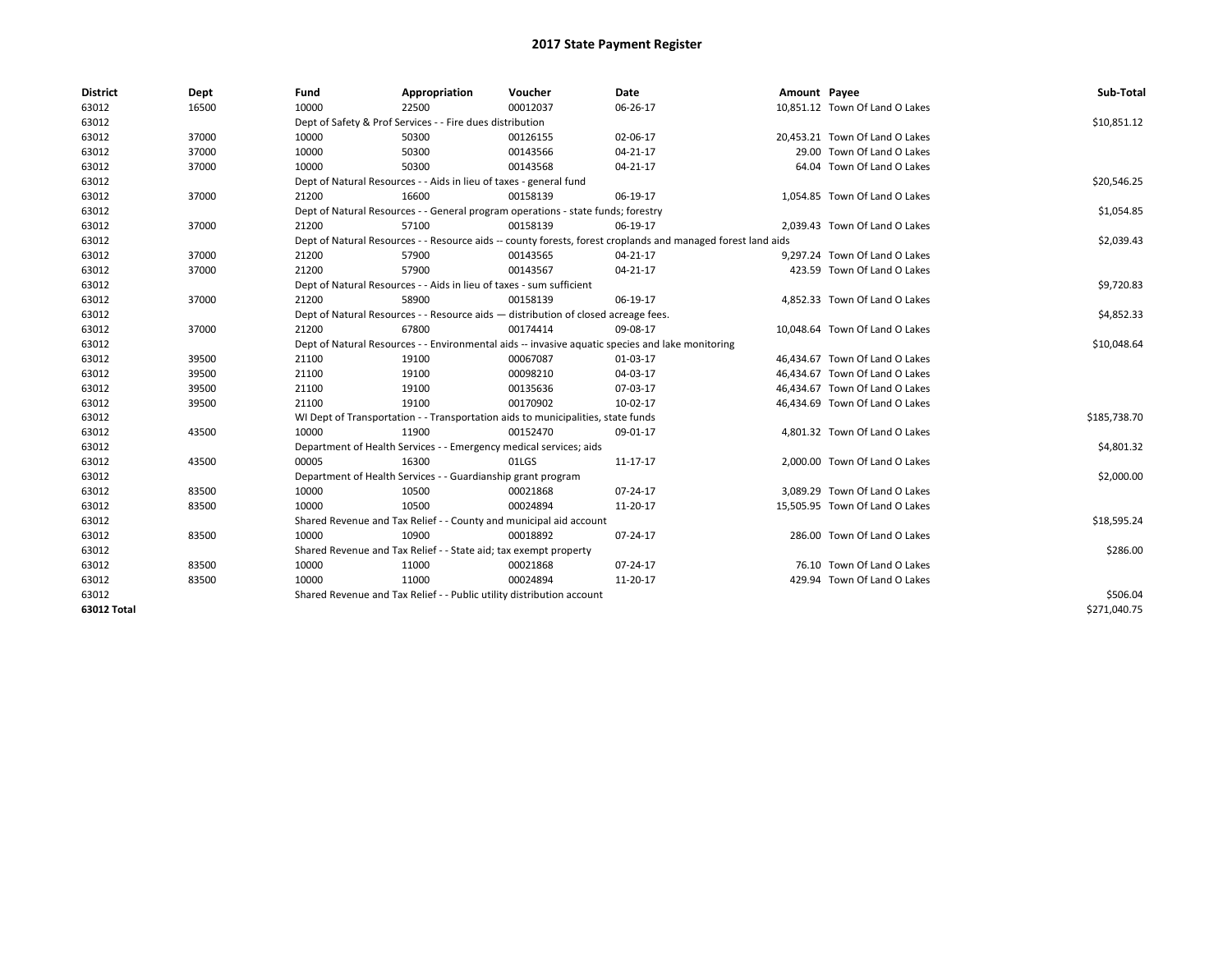| <b>District</b> | Dept  | Fund  | Appropriation                                                                                                | Voucher  | Date           | Amount Payee |                           | Sub-Total    |  |  |
|-----------------|-------|-------|--------------------------------------------------------------------------------------------------------------|----------|----------------|--------------|---------------------------|--------------|--|--|
| 63014           | 16500 | 10000 | 22500                                                                                                        | 00012038 | 06-26-17       |              | 15.766.01 Town Of Lincoln |              |  |  |
| 63014           |       |       | Dept of Safety & Prof Services - - Fire dues distribution                                                    |          |                |              |                           | \$15,766.01  |  |  |
| 63014           | 37000 | 21200 | 16600                                                                                                        | 00158140 | 06-19-17       |              | 329.59 Town Of Lincoln    |              |  |  |
| 63014           |       |       | Dept of Natural Resources - - General program operations - state funds; forestry                             |          |                |              |                           | \$329.59     |  |  |
| 63014           | 37000 | 21200 | 57100                                                                                                        | 00158140 | 06-19-17       |              | 467.65 Town Of Lincoln    |              |  |  |
| 63014           |       |       | Dept of Natural Resources - - Resource aids -- county forests, forest croplands and managed forest land aids |          | \$467.65       |              |                           |              |  |  |
| 63014           | 37000 | 21200 | 57900                                                                                                        | 00142553 | 04-21-17       |              | 23.23 Town Of Lincoln     |              |  |  |
| 63014           |       |       | Dept of Natural Resources - - Aids in lieu of taxes - sum sufficient                                         |          | \$23.23        |              |                           |              |  |  |
| 63014           | 37000 | 21200 | 58900                                                                                                        | 00158140 | 06-19-17       |              | 1,516.12 Town Of Lincoln  |              |  |  |
| 63014           |       |       | Dept of Natural Resources - - Resource aids - distribution of closed acreage fees.                           |          |                |              |                           | \$1,516.12   |  |  |
| 63014           | 39500 | 21100 | 19100                                                                                                        | 00067088 | 01-03-17       |              | 35,149.42 Town Of Lincoln |              |  |  |
| 63014           | 39500 | 21100 | 19100                                                                                                        | 00098211 | 04-03-17       |              | 35,149.42 Town Of Lincoln |              |  |  |
| 63014           | 39500 | 21100 | 19100                                                                                                        | 00135637 | 07-03-17       |              | 30,149.42 Town Of Lincoln |              |  |  |
| 63014           | 39500 | 21100 | 19100                                                                                                        | 00170903 | 10-02-17       |              | 35,149.44 Town Of Lincoln |              |  |  |
| 63014           |       |       | WI Dept of Transportation - - Transportation aids to municipalities, state funds                             |          |                |              |                           | \$135,597.70 |  |  |
| 63014           | 83500 | 10000 | 10500                                                                                                        | 00021869 | 07-24-17       |              | 4,697.41 Town Of Lincoln  |              |  |  |
| 63014           | 83500 | 10000 | 10500                                                                                                        | 00024895 | 11-20-17       |              | 26,618.65 Town Of Lincoln |              |  |  |
| 63014           |       |       | Shared Revenue and Tax Relief - - County and municipal aid account                                           |          |                |              |                           | \$31,316.06  |  |  |
| 63014           | 83500 | 10000 | 10900                                                                                                        | 00018893 | $07 - 24 - 17$ |              | 142.00 Town Of Lincoln    |              |  |  |
| 63014           |       |       | Shared Revenue and Tax Relief - - State aid; tax exempt property                                             |          |                |              |                           | \$142.00     |  |  |
| 63014           | 83500 | 10000 | 11000                                                                                                        | 00021869 | 07-24-17       |              | 1,053.84 Town Of Lincoln  |              |  |  |
| 63014           | 83500 | 10000 | 11000                                                                                                        | 00024895 | 11-20-17       |              | 6,051.40 Town Of Lincoln  |              |  |  |
| 63014           |       |       | Shared Revenue and Tax Relief - - Public utility distribution account                                        |          |                |              |                           |              |  |  |
| 63014           | 83500 | 10000 | 50100                                                                                                        | 00015421 | 01-31-17       |              | 103.73 Town Of Lincoln    |              |  |  |
| 63014           |       |       | Shared Revenue and Tax Relief - - Payments for municipal services                                            |          |                |              |                           |              |  |  |
| 63014 Total     |       |       |                                                                                                              |          |                |              |                           | \$192,367.33 |  |  |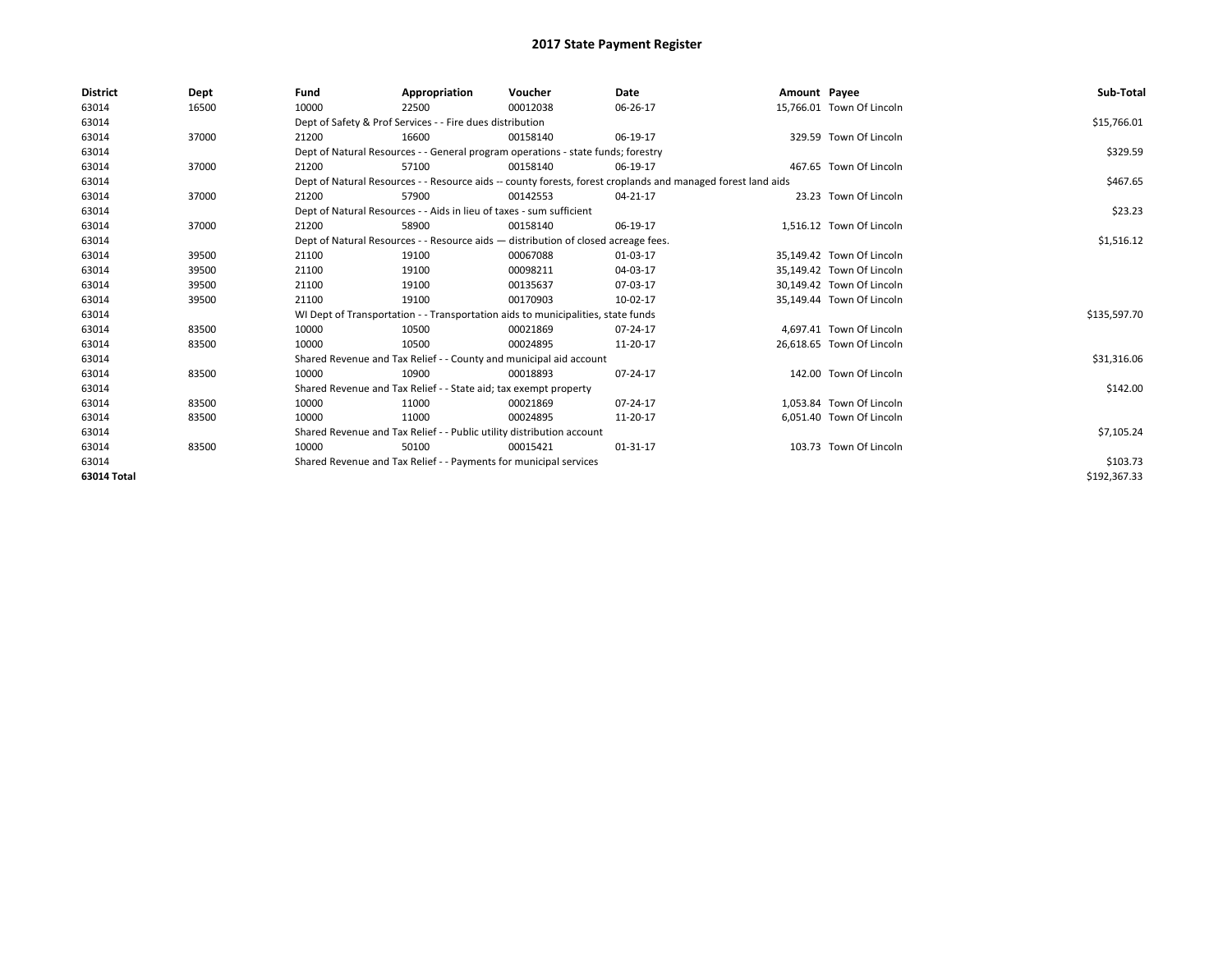| <b>District</b> | Dept  | Fund  | Appropriation                                                                      | Voucher  | Date                                                                                                         | Amount Payee |                                     | Sub-Total    |
|-----------------|-------|-------|------------------------------------------------------------------------------------|----------|--------------------------------------------------------------------------------------------------------------|--------------|-------------------------------------|--------------|
| 63016           | 16500 | 10000 | 22500                                                                              | 00012442 | 06-30-17                                                                                                     |              | 14,507.95 Town Of Manitowish Waters |              |
| 63016           |       |       | Dept of Safety & Prof Services - - Fire dues distribution                          |          |                                                                                                              |              |                                     | \$14,507.95  |
| 63016           | 37000 | 10000 | 50300                                                                              | 00126558 | 02-07-17                                                                                                     |              | 8,723.97 Town Of Manitowish Waters  |              |
| 63016           | 37000 | 10000 | 50300                                                                              | 00126559 | 02-07-17                                                                                                     |              | 65.56 Town Of Manitowish Waters     |              |
| 63016           | 37000 | 10000 | 50300                                                                              | 00142949 | $04 - 21 - 17$                                                                                               |              | 45.85 Town Of Manitowish Waters     |              |
| 63016           |       |       | Dept of Natural Resources - - Aids in lieu of taxes - general fund                 |          |                                                                                                              |              |                                     | \$8,835.38   |
| 63016           | 37000 | 21200 | 16600                                                                              | 00158141 | 06-19-17                                                                                                     |              | 212.45 Town Of Manitowish Waters    |              |
| 63016           |       |       | Dept of Natural Resources - - General program operations - state funds; forestry   |          |                                                                                                              |              |                                     | \$212.45     |
| 63016           | 37000 | 21200 | 38100                                                                              | 00134448 | 03-24-17                                                                                                     |              | 1,925.60 Town Of Manitowish Waters  |              |
| 63016           |       |       | Dept of Natural Resources - - General program operations--federal funds            |          |                                                                                                              |              |                                     | \$1,925.60   |
| 63016           | 37000 | 21200 | 55000                                                                              | 00134448 | 03-24-17                                                                                                     |              | 6,672.21 Town Of Manitowish Waters  |              |
| 63016           |       |       | Dept of Natural Resources - - Enforcement aids -- boating enforcement              |          |                                                                                                              |              |                                     | \$6,672.21   |
| 63016           | 37000 | 21200 | 57100                                                                              | 00158141 | 06-19-17                                                                                                     |              | 114.64 Town Of Manitowish Waters    |              |
| 63016           |       |       |                                                                                    |          | Dept of Natural Resources - - Resource aids -- county forests, forest croplands and managed forest land aids |              |                                     | \$114.64     |
| 63016           | 37000 | 21200 | 57900                                                                              | 00142950 | 04-21-17                                                                                                     |              | 3,613.77 Town Of Manitowish Waters  |              |
| 63016           | 37000 | 21200 | 57900                                                                              | 00142951 | 04-21-17                                                                                                     |              | 5,078.70 Town Of Manitowish Waters  |              |
| 63016           |       |       | Dept of Natural Resources - - Aids in lieu of taxes - sum sufficient               |          |                                                                                                              |              |                                     | \$8,692.47   |
| 63016           | 37000 | 21200 | 58900                                                                              | 00158141 | 06-19-17                                                                                                     |              | 977.28 Town Of Manitowish Waters    |              |
| 63016           |       |       | Dept of Natural Resources - - Resource aids - distribution of closed acreage fees. |          |                                                                                                              |              |                                     | \$977.28     |
| 63016           | 39500 | 21100 | 19100                                                                              | 00067089 | 01-03-17                                                                                                     |              | 30,679.36 Town Of Manitowish Waters |              |
| 63016           | 39500 | 21100 | 19100                                                                              | 00098212 | 04-03-17                                                                                                     |              | 30,679.36 Town Of Manitowish Waters |              |
| 63016           | 39500 | 21100 | 19100                                                                              | 00135638 | 07-03-17                                                                                                     |              | 30,679.36 Town Of Manitowish Waters |              |
| 63016           | 39500 | 21100 | 19100                                                                              | 00170904 | 10-02-17                                                                                                     |              | 30,679.38 Town Of Manitowish Waters |              |
| 63016           |       |       | WI Dept of Transportation - - Transportation aids to municipalities, state funds   |          |                                                                                                              |              |                                     | \$122,717.46 |
| 63016           | 43500 | 00005 | 16300                                                                              | 01LGS    | 11-17-17                                                                                                     |              | 2,000.00 Town Of Manitowish Waters  |              |
| 63016           |       |       | Department of Health Services - - Guardianship grant program                       |          |                                                                                                              |              |                                     | \$2,000.00   |
| 63016           | 45500 | 10000 | 23100                                                                              | 00021632 | 01-03-17                                                                                                     |              | 160.00 Town Of Manitowish Waters    |              |
| 63016           |       |       | Department of Justice - - Law enforcement training fund, local assistance          |          |                                                                                                              |              |                                     | \$160.00     |
| 63016           | 83500 | 10000 | 10500                                                                              | 00021870 | 07-24-17                                                                                                     |              | 1,470.62 Town Of Manitowish Waters  |              |
| 63016           | 83500 | 10000 | 10500                                                                              | 00024896 | 11-20-17                                                                                                     |              | 6,333.48 Town Of Manitowish Waters  |              |
| 63016           |       |       | Shared Revenue and Tax Relief - - County and municipal aid account                 |          |                                                                                                              |              |                                     | \$7,804.10   |
| 63016           | 83500 | 10000 | 10900                                                                              | 00018894 | 07-24-17                                                                                                     |              | 50.00 Town Of Manitowish Waters     |              |
| 63016           |       |       | Shared Revenue and Tax Relief - - State aid; tax exempt property                   |          |                                                                                                              |              |                                     | \$50.00      |
| 63016           | 83500 | 10000 | 11000                                                                              | 00021870 | 07-24-17                                                                                                     |              | 164.84 Town Of Manitowish Waters    |              |
| 63016           | 83500 | 10000 | 11000                                                                              | 00024896 | 11-20-17                                                                                                     |              | 1,016.11 Town Of Manitowish Waters  |              |
| 63016           |       |       | Shared Revenue and Tax Relief - - Public utility distribution account              |          |                                                                                                              |              |                                     | \$1,180.95   |
| 63016           | 83500 | 10000 | 50100                                                                              | 00015422 | 01-31-17                                                                                                     |              | 158.55 Town Of Manitowish Waters    |              |
| 63016           |       |       | Shared Revenue and Tax Relief - - Payments for municipal services                  |          |                                                                                                              |              |                                     | \$158.55     |
| 63016 Total     |       |       |                                                                                    |          |                                                                                                              |              |                                     | \$176,009.04 |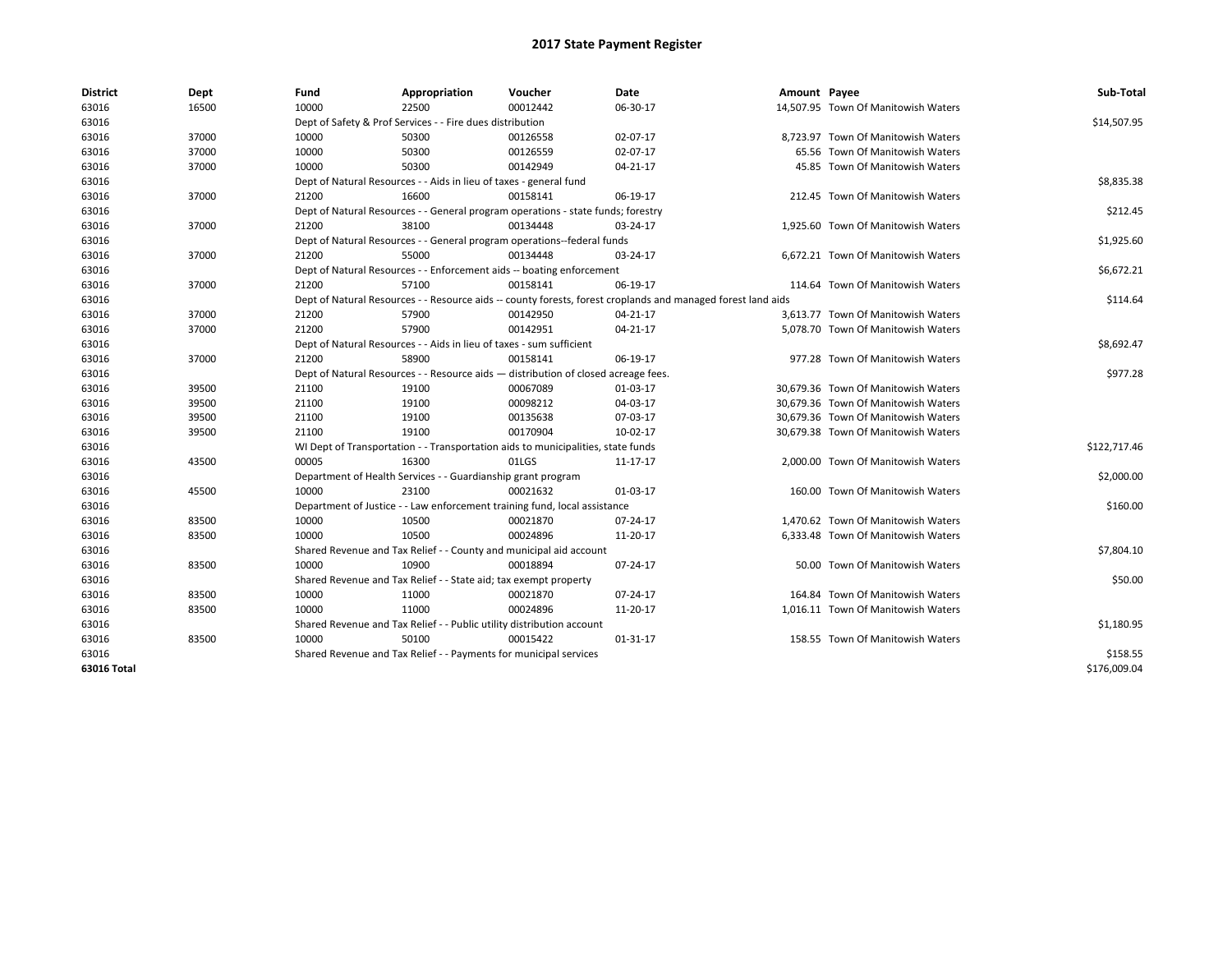| <b>District</b>    | Dept  | Fund  | Appropriation                                                                      | Voucher  | Date                                                                                                         | Amount Payee |                          | Sub-Total    |
|--------------------|-------|-------|------------------------------------------------------------------------------------|----------|--------------------------------------------------------------------------------------------------------------|--------------|--------------------------|--------------|
| 63018              | 16500 | 10000 | 22500                                                                              | 00012039 | 06-26-17                                                                                                     |              | 9,577.65 Town Of Phelps  |              |
| 63018              |       |       | Dept of Safety & Prof Services - - Fire dues distribution                          |          |                                                                                                              |              |                          | \$9,577.65   |
| 63018              | 37000 | 10000 | 50300                                                                              | 00143669 | 04-21-17                                                                                                     |              | 62.19 Town Of Phelps     |              |
| 63018              |       |       | Dept of Natural Resources - - Aids in lieu of taxes - general fund                 |          |                                                                                                              |              |                          | \$62.19      |
| 63018              | 37000 | 10000 | 94100                                                                              | 00202576 | 12-20-17                                                                                                     |              | 39,207.51 Town Of Phelps |              |
| 63018              |       |       | Dept of Natural Resources - - General program operations - federal funds           |          |                                                                                                              |              |                          | \$39,207.51  |
| 63018              | 37000 | 21200 | 16600                                                                              | 00158142 | 06-19-17                                                                                                     |              | 905.74 Town Of Phelps    |              |
| 63018              |       |       | Dept of Natural Resources - - General program operations - state funds; forestry   |          |                                                                                                              |              |                          | \$905.74     |
| 63018              | 37000 | 21200 | 57100                                                                              | 00158142 | 06-19-17                                                                                                     |              | 484.56 Town Of Phelps    |              |
| 63018              |       |       |                                                                                    |          | Dept of Natural Resources - - Resource aids -- county forests, forest croplands and managed forest land aids |              |                          | \$484.56     |
| 63018              | 37000 | 21200 | 57900                                                                              | 00143670 | 04-21-17                                                                                                     |              | 5.64 Town Of Phelps      |              |
| 63018              |       |       | Dept of Natural Resources - - Aids in lieu of taxes - sum sufficient               |          |                                                                                                              |              |                          | \$5.64       |
| 63018              | 37000 | 21200 | 58400                                                                              | 00177526 | 09-08-17                                                                                                     |              | 80,443.38 Town Of Phelps |              |
| 63018              |       |       | Dept of Natural Resources - - Resource aids -- payment in lieu of taxes; federal   |          |                                                                                                              |              |                          | \$80,443.38  |
| 63018              | 37000 | 21200 | 58900                                                                              | 00158142 | 06-19-17                                                                                                     |              | 4,166.39 Town Of Phelps  |              |
| 63018              |       |       | Dept of Natural Resources - - Resource aids - distribution of closed acreage fees. |          |                                                                                                              |              |                          | \$4,166.39   |
| 63018              | 37000 | 21200 | 66300                                                                              | 00149463 | 05-15-17                                                                                                     |              | 15,395.78 Town Of Phelps |              |
| 63018              |       |       | Dept of Natural Resources - - Environmental aids - lake protection                 |          |                                                                                                              |              |                          | \$15,395.78  |
| 63018              | 37000 | 21200 | 67800                                                                              | 00150731 | 06-09-17                                                                                                     |              | 2,105.25 Town Of Phelps  |              |
| 63018              |       |       |                                                                                    |          | Dept of Natural Resources - - Environmental aids -- invasive aquatic species and lake monitoring             |              |                          | \$2,105.25   |
| 63018              | 37000 | 36300 | TA100                                                                              | 00191055 | 10-30-17                                                                                                     |              | 37,322.94 Town Of Phelps |              |
| 63018              | 37000 | 36300 | TA100                                                                              | 00199295 | 12-05-17                                                                                                     |              | 46,327.95 Town Of Phelps |              |
| 63018              | 37000 | 36300 | TA100                                                                              | 00202574 | 12-20-17                                                                                                     |              | 18,427.90 Town Of Phelps |              |
| 63018              |       |       | Dept of Natural Resources - - LAND ACQUISITION                                     |          |                                                                                                              |              |                          | \$102,078.79 |
| 63018              | 39500 | 21100 | 19100                                                                              | 00067090 | 01-03-17                                                                                                     |              | 56,365.69 Town Of Phelps |              |
| 63018              | 39500 | 21100 | 19100                                                                              | 00098213 | 04-03-17                                                                                                     |              | 56,365.69 Town Of Phelps |              |
| 63018              | 39500 | 21100 | 19100                                                                              | 00135639 | 07-03-17                                                                                                     |              | 56,365.69 Town Of Phelps |              |
| 63018              | 39500 | 21100 | 19100                                                                              | 00170905 | 10-02-17                                                                                                     |              | 56,365.71 Town Of Phelps |              |
| 63018              |       |       | WI Dept of Transportation - - Transportation aids to municipalities, state funds   |          |                                                                                                              |              |                          | \$225,462.78 |
| 63018              | 43500 | 00005 | 16300                                                                              | 01LGS    | 11-17-17                                                                                                     |              | 2,000.00 Town Of Phelps  |              |
| 63018              |       |       | Department of Health Services - - Guardianship grant program                       |          |                                                                                                              |              |                          | \$2,000.00   |
| 63018              | 83500 | 10000 | 10500                                                                              | 00021871 | 07-24-17                                                                                                     |              | 3,804.74 Town Of Phelps  |              |
| 63018              | 83500 | 10000 | 10500                                                                              | 00024897 | 11-20-17                                                                                                     |              | 19,695.14 Town Of Phelps |              |
| 63018              |       |       | Shared Revenue and Tax Relief - - County and municipal aid account                 |          |                                                                                                              |              |                          | \$23,499.88  |
| 63018              | 83500 | 10000 | 10900                                                                              | 00018895 | 07-24-17                                                                                                     |              | 57.00 Town Of Phelps     |              |
| 63018              |       |       | Shared Revenue and Tax Relief - - State aid; tax exempt property                   |          |                                                                                                              |              |                          | \$57.00      |
| 63018              | 83500 | 10000 | 11000                                                                              | 00021871 | 07-24-17                                                                                                     |              | 757.61 Town Of Phelps    |              |
| 63018              | 83500 | 10000 | 11000                                                                              | 00024897 | 11-20-17                                                                                                     |              | 4,559.45 Town Of Phelps  |              |
| 63018              |       |       | Shared Revenue and Tax Relief - - Public utility distribution account              |          |                                                                                                              |              |                          | \$5,317.06   |
| <b>63018 Total</b> |       |       |                                                                                    |          |                                                                                                              |              |                          | \$510,769.60 |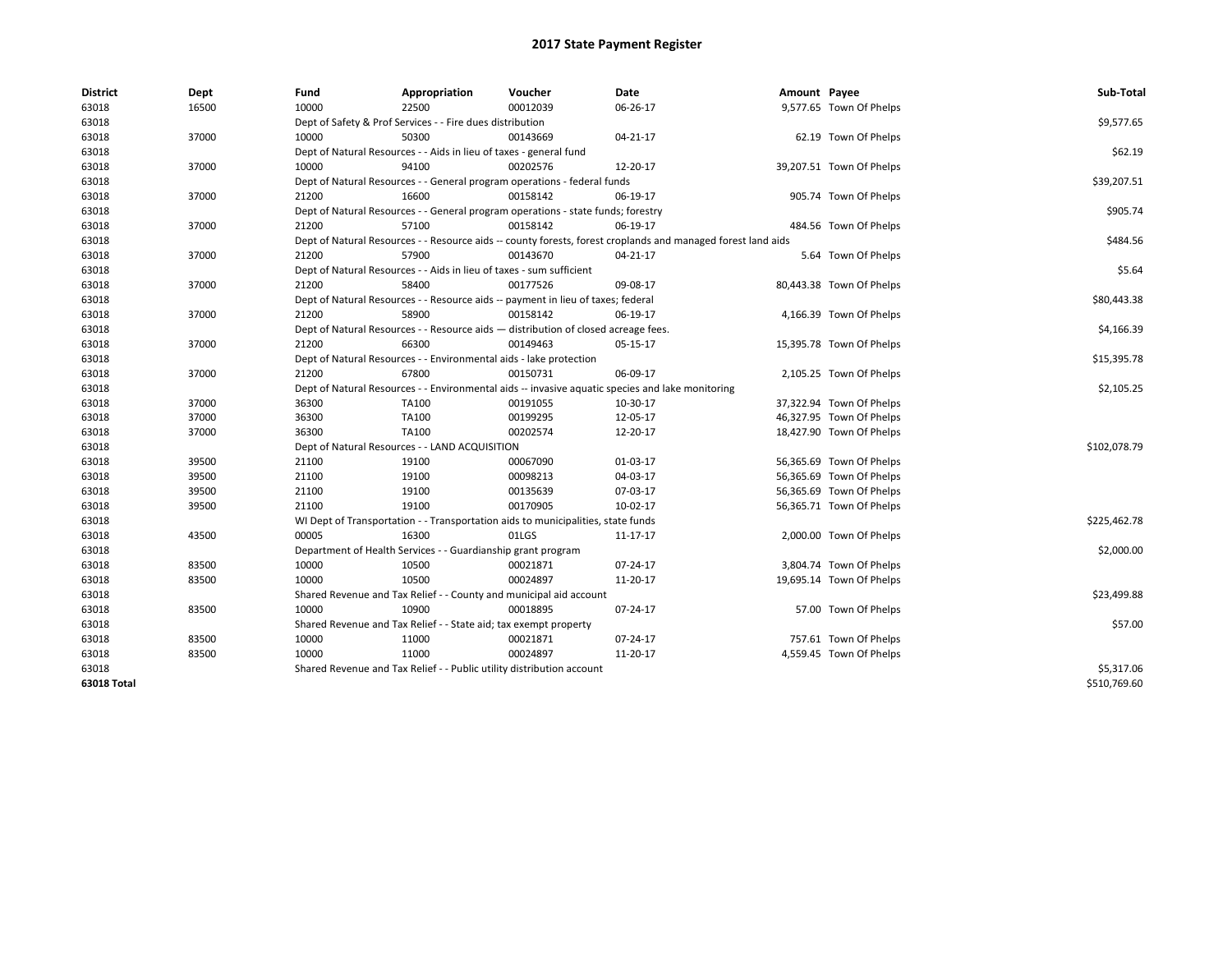| <b>District</b> | Dept  | Fund  | Appropriation                                                                      | Voucher  | Date                                                                                                                           | Amount Payee |                             | Sub-Total    |
|-----------------|-------|-------|------------------------------------------------------------------------------------|----------|--------------------------------------------------------------------------------------------------------------------------------|--------------|-----------------------------|--------------|
| 63020           | 16500 | 10000 | 22500                                                                              | 00012040 | 06-26-17                                                                                                                       |              | 5,915.44 Town of Plum Lake  |              |
| 63020           |       |       | Dept of Safety & Prof Services - - Fire dues distribution                          |          |                                                                                                                                |              |                             | \$5,915.44   |
| 63020           | 37000 | 10000 | 50300                                                                              | 00125759 | 02-06-17                                                                                                                       |              | 7,817.40 Town of Plum Lake  |              |
| 63020           |       |       | Dept of Natural Resources - - Aids in lieu of taxes - general fund                 |          |                                                                                                                                |              |                             | \$7,817.40   |
| 63020           | 37000 | 21200 | 16600                                                                              | 00158143 | 06-19-17                                                                                                                       |              | 1,015.97 Town of Plum Lake  |              |
| 63020           |       |       | Dept of Natural Resources - - General program operations - state funds; forestry   |          |                                                                                                                                |              |                             | \$1,015.97   |
| 63020           | 37000 | 21200 | 57100                                                                              | 00158143 | 06-19-17                                                                                                                       |              | 2.311.43 Town of Plum Lake  |              |
| 63020           |       |       |                                                                                    |          | Dept of Natural Resources - - Resource aids -- county forests, forest croplands and managed forest land aids                   |              |                             | \$2,311.43   |
| 63020           | 37000 | 21200 | 57900                                                                              | 00142488 | 04-21-17                                                                                                                       |              | 30,398.14 Town of Plum Lake |              |
| 63020           | 37000 | 21200 | 57900                                                                              | 00142489 | 04-21-17                                                                                                                       |              | 35.20 Town of Plum Lake     |              |
| 63020           |       |       | Dept of Natural Resources - - Aids in lieu of taxes - sum sufficient               |          |                                                                                                                                |              |                             | \$30,433.34  |
| 63020           | 37000 | 21200 | 58300                                                                              | 00147319 | 05-16-17                                                                                                                       |              | 2,401.26 Town of Plum Lake  |              |
| 63020           |       |       | Dept of Natural Resources - - Recreation and resource aids, federal funds          |          |                                                                                                                                |              |                             | \$2,401.26   |
| 63020           | 37000 | 21200 | 58900                                                                              | 00158143 | 06-19-17                                                                                                                       |              | 4.673.47 Town of Plum Lake  |              |
| 63020           |       |       | Dept of Natural Resources - - Resource aids - distribution of closed acreage fees. |          |                                                                                                                                |              |                             | \$4,673.47   |
| 63020           | 37000 | 21200 | 66300                                                                              | 00146398 | 05-03-17                                                                                                                       |              | 18,743.75 Town of Plum Lake |              |
| 63020           | 37000 | 21200 | 66300                                                                              | 00146400 | 05-03-17                                                                                                                       |              | 18,747.77 Town of Plum Lake |              |
| 63020           |       |       | Dept of Natural Resources - - Environmental aids - lake protection                 |          |                                                                                                                                |              |                             | \$37,491.52  |
| 63020           | 37000 | 21200 | 67800                                                                              | 00120363 | 01-18-17                                                                                                                       |              | 5,993.45 Town of Plum Lake  |              |
| 63020           | 37000 | 21200 | 67800                                                                              | 00194895 | 11-13-17                                                                                                                       |              | 17,980.38 Town of Plum Lake |              |
| 63020           |       |       |                                                                                    |          | Dept of Natural Resources - - Environmental aids -- invasive aquatic species and lake monitoring                               |              |                             | \$23,973.83  |
| 63020           | 37000 | 21200 | 77900                                                                              | 00198699 | 11-30-17                                                                                                                       |              | 60,000.00 Town of Plum Lake |              |
| 63020           |       |       |                                                                                    |          | Dept of Natural Resources - - Resource maintenance and development - state park, forest, and riverway roads, conservation fund |              |                             | \$60,000.00  |
| 63020           | 39500 | 21100 | 19100                                                                              | 00067091 | 01-03-17                                                                                                                       |              | 50,343.22 Town of Plum Lake |              |
| 63020           | 39500 | 21100 | 19100                                                                              | 00098214 | 04-03-17                                                                                                                       |              | 50,343.22 Town of Plum Lake |              |
| 63020           | 39500 | 21100 | 19100                                                                              | 00135640 | 07-03-17                                                                                                                       |              | 50,343.22 Town of Plum Lake |              |
| 63020           | 39500 | 21100 | 19100                                                                              | 00170906 | 10-02-17                                                                                                                       |              | 50,343.24 Town of Plum Lake |              |
| 63020           |       |       | WI Dept of Transportation - - Transportation aids to municipalities, state funds   |          |                                                                                                                                |              |                             | \$201,372.90 |
| 63020           | 43500 | 10000 | 11900                                                                              | 00152340 | 09-01-17                                                                                                                       |              | 3,664.97 Town of Plum Lake  |              |
| 63020           |       |       | Department of Health Services - - Emergency medical services; aids                 |          |                                                                                                                                |              |                             | \$3,664.97   |
| 63020           | 43500 | 00005 | 16300                                                                              | 01LGS    | 11-17-17                                                                                                                       |              | 2,000.00 Town of Plum Lake  |              |
| 63020           |       |       | Department of Health Services - - Guardianship grant program                       |          |                                                                                                                                |              |                             | \$2,000.00   |
| 63020           | 83500 | 10000 | 10500                                                                              | 00021872 | 07-24-17                                                                                                                       |              | 1,971.08 Town of Plum Lake  |              |
| 63020           | 83500 | 10000 | 10500                                                                              | 00024898 | 11-20-17                                                                                                                       |              | 9,169.48 Town of Plum Lake  |              |
| 63020           |       |       | Shared Revenue and Tax Relief - - County and municipal aid account                 |          |                                                                                                                                |              |                             | \$11,140.56  |
| 63020           | 83500 | 10000 | 10900                                                                              | 00018896 | 07-24-17                                                                                                                       |              | 49.00 Town of Plum Lake     |              |
| 63020           |       |       | Shared Revenue and Tax Relief - - State aid; tax exempt property                   |          |                                                                                                                                |              |                             | \$49.00      |
| 63020           | 83500 | 10000 | 11000                                                                              | 00021872 | 07-24-17                                                                                                                       |              | 2.81 Town of Plum Lake      |              |
| 63020           | 83500 | 10000 | 11000                                                                              | 00024898 | 11-20-17                                                                                                                       |              | 16.69 Town of Plum Lake     |              |
| 63020           |       |       | Shared Revenue and Tax Relief - - Public utility distribution account              |          |                                                                                                                                |              |                             | \$19.50      |
|                 | 83500 | 10000 | 50100                                                                              | 00015423 |                                                                                                                                |              |                             |              |
| 63020           |       |       |                                                                                    |          | 01-31-17                                                                                                                       |              | 772.31 Town of Plum Lake    |              |
| 63020           |       |       | Shared Revenue and Tax Relief - - Payments for municipal services                  |          |                                                                                                                                |              |                             | \$772.31     |
| 63020 Total     |       |       |                                                                                    |          |                                                                                                                                |              |                             | \$395,052.90 |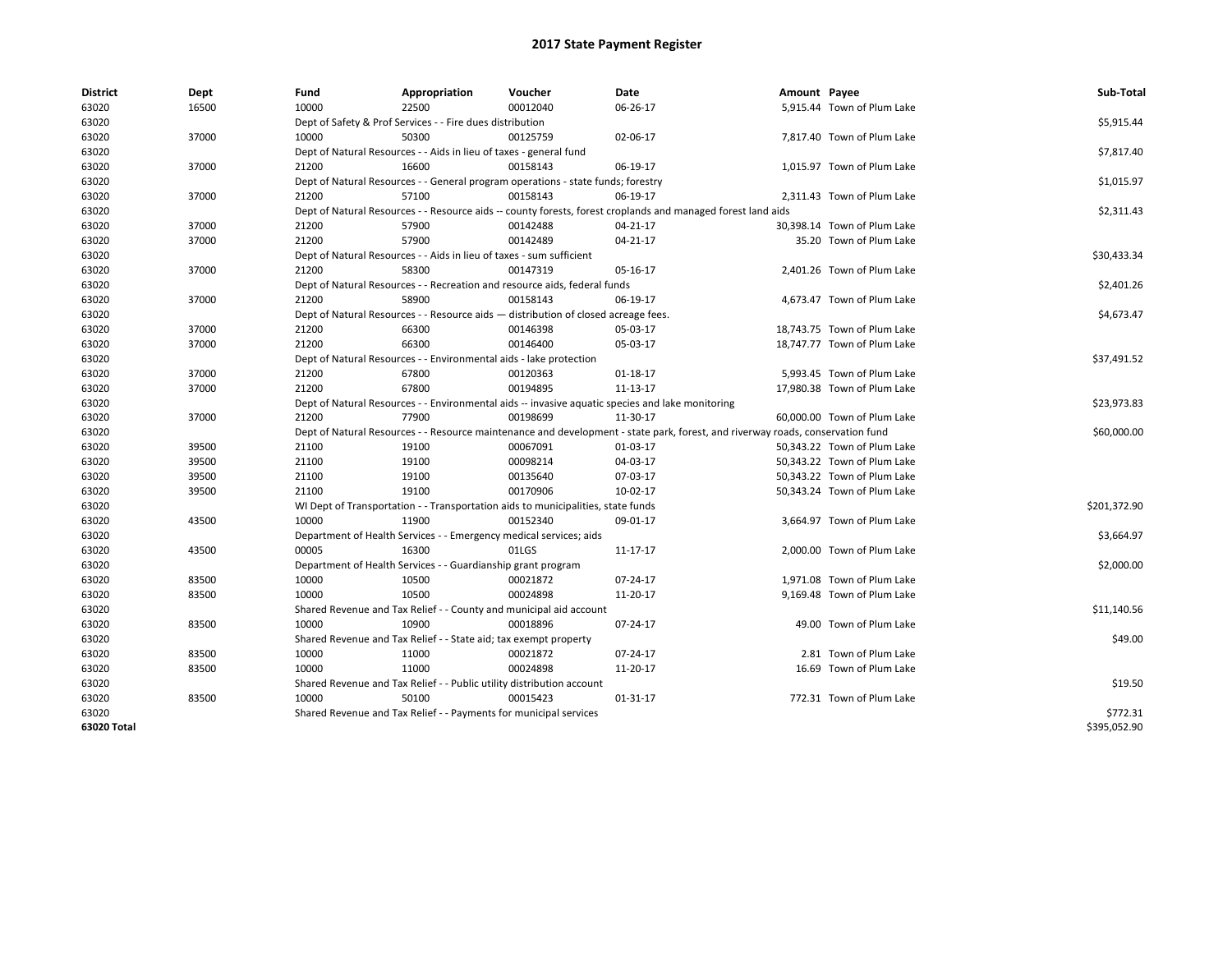| <b>District</b> | Dept  | Fund  | Appropriation                                                                      | Voucher  | Date                                                                                                         | Amount Payee |                                | Sub-Total    |
|-----------------|-------|-------|------------------------------------------------------------------------------------|----------|--------------------------------------------------------------------------------------------------------------|--------------|--------------------------------|--------------|
| 63022           | 16500 | 10000 | 22500                                                                              | 00012041 | 06-26-17                                                                                                     |              | 12,287.93 Town Of Presque Isle |              |
| 63022           |       |       | Dept of Safety & Prof Services - - Fire dues distribution                          |          |                                                                                                              |              |                                | \$12,287.93  |
| 63022           | 37000 | 10000 | 50300                                                                              | 00126197 | 02-06-17                                                                                                     |              | 5,432.07 Town Of Presque Isle  |              |
| 63022           | 37000 | 10000 | 50300                                                                              | 00126198 | 02-06-17                                                                                                     |              | 9,661.65 Town Of Presque Isle  |              |
| 63022           | 37000 | 10000 | 50300                                                                              | 00143689 | 04-21-17                                                                                                     |              | 65.95 Town Of Presque Isle     |              |
| 63022           | 37000 | 10000 | 50300                                                                              | 00143690 | 04-21-17                                                                                                     |              | 439.69 Town Of Presque Isle    |              |
| 63022           |       |       | Dept of Natural Resources - - Aids in lieu of taxes - general fund                 |          |                                                                                                              |              |                                | \$15,599.36  |
| 63022           | 37000 | 10000 | 94100                                                                              | 00144686 | 04-28-17                                                                                                     |              | 45,000.00 Town Of Presque Isle |              |
| 63022           |       |       | Dept of Natural Resources - - General program operations - federal funds           |          |                                                                                                              |              |                                | \$45,000.00  |
| 63022           | 37000 | 21200 | 16600                                                                              | 00158144 | 06-19-17                                                                                                     |              | 710.16 Town Of Presque Isle    |              |
| 63022           |       |       | Dept of Natural Resources - - General program operations - state funds; forestry   |          |                                                                                                              |              |                                | \$710.16     |
| 63022           | 37000 | 21200 | 57100                                                                              | 00158144 | 06-19-17                                                                                                     |              | 724.45 Town Of Presque Isle    |              |
| 63022           |       |       |                                                                                    |          | Dept of Natural Resources - - Resource aids -- county forests, forest croplands and managed forest land aids |              |                                | \$724.45     |
| 63022           | 37000 | 21200 | 57900                                                                              | 00143691 | 04-21-17                                                                                                     |              | 256.22 Town Of Presque Isle    |              |
| 63022           | 37000 | 21200 | 57900                                                                              | 00143692 | 04-21-17                                                                                                     |              | 7,366.97 Town Of Presque Isle  |              |
| 63022           | 37000 | 21200 | 57900                                                                              | 00143693 | 04-21-17                                                                                                     |              | 0.07 Town Of Presque Isle      |              |
| 63022           |       |       | Dept of Natural Resources - - Aids in lieu of taxes - sum sufficient               |          |                                                                                                              |              |                                | \$7,623.26   |
| 63022           | 37000 | 21200 | 58900                                                                              | 00158144 | 06-19-17                                                                                                     |              | 3,266.74 Town Of Presque Isle  |              |
| 63022           |       |       | Dept of Natural Resources - - Resource aids - distribution of closed acreage fees. |          |                                                                                                              |              |                                | \$3,266.74   |
| 63022           | 37000 | 21200 | 66300                                                                              | 00149476 | 05-16-17                                                                                                     |              | 5,981.25 Town Of Presque Isle  |              |
| 63022           | 37000 | 21200 | 66300                                                                              | 00149492 | 05-15-17                                                                                                     |              | 5,981.25 Town Of Presque Isle  |              |
| 63022           | 37000 | 21200 | 66300                                                                              | 00149494 | 05-15-17                                                                                                     |              | 5,469.75 Town Of Presque Isle  |              |
| 63022           | 37000 | 21200 | 66300                                                                              | 00150678 | 05-18-17                                                                                                     |              | 7,449.75 Town Of Presque Isle  |              |
| 63022           | 37000 | 21200 | 66300                                                                              | 00150686 | 05-18-17                                                                                                     |              | 7,474.50 Town Of Presque Isle  |              |
| 63022           |       |       | Dept of Natural Resources - - Environmental aids - lake protection                 |          |                                                                                                              |              |                                | \$32,356.50  |
| 63022           | 37000 | 36300 | TA100                                                                              | 00144685 | 04-28-17                                                                                                     |              | 23,747.00 Town Of Presque Isle |              |
| 63022           |       |       | Dept of Natural Resources - - LAND ACQUISITION                                     |          |                                                                                                              |              |                                | \$23,747.00  |
| 63022           | 39500 | 21100 | 19100                                                                              | 00067092 | 01-03-17                                                                                                     |              | 33,872.26 Town Of Presque Isle |              |
| 63022           | 39500 | 21100 | 19100                                                                              | 00098215 | 04-03-17                                                                                                     |              | 33,872.26 Town Of Presque Isle |              |
| 63022           | 39500 | 21100 | 19100                                                                              | 00135641 | 07-03-17                                                                                                     |              | 33,872.26 Town Of Presque Isle |              |
| 63022           | 39500 | 21100 | 19100                                                                              | 00170907 | 10-02-17                                                                                                     |              | 33,872.28 Town Of Presque Isle |              |
| 63022           |       |       | WI Dept of Transportation - - Transportation aids to municipalities, state funds   |          |                                                                                                              |              |                                | \$135,489.06 |
| 63022           | 43500 | 10000 | 11900                                                                              | 00152537 | 09-01-17                                                                                                     |              | 4,782.91 Town Of Presque Isle  |              |
| 63022           |       |       | Department of Health Services - - Emergency medical services; aids                 |          |                                                                                                              |              |                                | \$4,782.91   |
| 63022           | 43500 | 00005 | 16300                                                                              | 01LGS    | 11-17-17                                                                                                     |              | 2,000.00 Town Of Presque Isle  |              |
| 63022           |       |       | Department of Health Services - - Guardianship grant program                       |          |                                                                                                              |              |                                | \$2,000.00   |
| 63022           | 83500 | 10000 | 10500                                                                              | 00021873 | 07-24-17                                                                                                     |              | 1,962.36 Town Of Presque Isle  |              |
| 63022           | 83500 | 10000 | 10500                                                                              | 00024899 | 11-20-17                                                                                                     |              | 9,120.03 Town Of Presque Isle  |              |
| 63022           |       |       | Shared Revenue and Tax Relief - - County and municipal aid account                 |          |                                                                                                              |              |                                | \$11,082.39  |
| 63022           | 83500 | 10000 | 10900                                                                              | 00018897 | 07-24-17                                                                                                     |              | 37.00 Town Of Presque Isle     |              |
| 63022           |       |       | Shared Revenue and Tax Relief - - State aid; tax exempt property                   |          |                                                                                                              |              |                                | \$37.00      |
| 63022           | 83500 | 10000 | 11000                                                                              | 00021873 | 07-24-17                                                                                                     |              | 5.71 Town Of Presque Isle      |              |
| 63022           | 83500 | 10000 | 11000                                                                              | 00024899 | 11-20-17                                                                                                     |              | 29.90 Town Of Presque Isle     |              |
| 63022           |       |       | Shared Revenue and Tax Relief - - Public utility distribution account              |          |                                                                                                              |              |                                | \$35.61      |
| 63022 Total     |       |       |                                                                                    |          |                                                                                                              |              |                                | \$294,742.37 |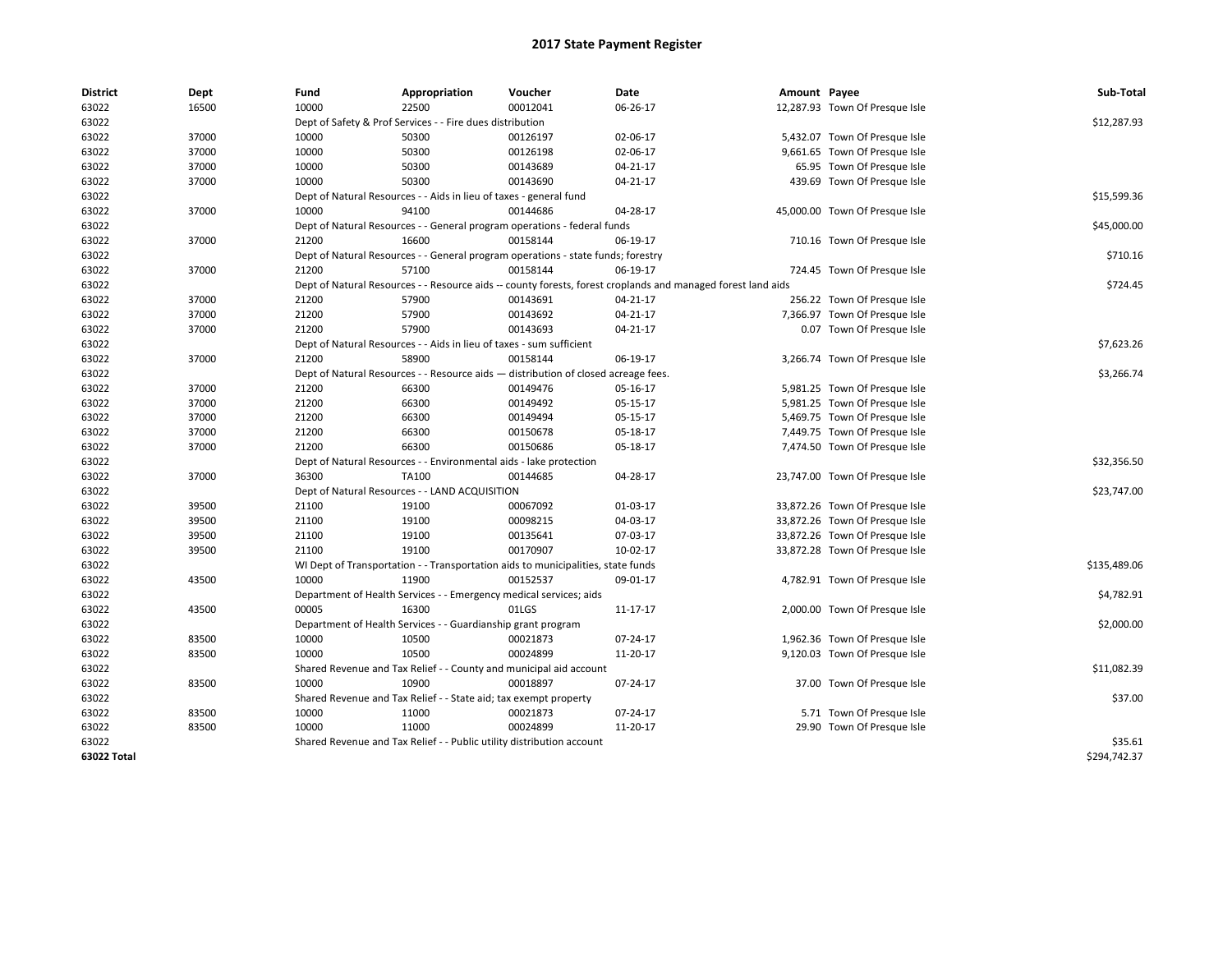| <b>District</b> | Dept  | Fund  | Appropriation                                                                                                | Voucher  | Date     | Amount Payee |                                 | Sub-Total    |  |  |  |
|-----------------|-------|-------|--------------------------------------------------------------------------------------------------------------|----------|----------|--------------|---------------------------------|--------------|--|--|--|
| 63024           | 16500 | 10000 | 22500                                                                                                        | 00012042 | 06-26-17 |              | 17,312.42 Town Of Saint Germain |              |  |  |  |
| 63024           |       |       | Dept of Safety & Prof Services - - Fire dues distribution                                                    |          |          |              |                                 |              |  |  |  |
| 63024           | 37000 | 10000 | 50300                                                                                                        | 00125795 | 03-16-17 |              | 32.486.54 Town Of Saint Germain |              |  |  |  |
| 63024           | 37000 | 10000 | 50300                                                                                                        | 00142620 | 04-21-17 |              | 62.93 Town Of Saint Germain     |              |  |  |  |
| 63024           |       |       | Dept of Natural Resources - - Aids in lieu of taxes - general fund                                           |          |          |              |                                 | \$32,549.47  |  |  |  |
| 63024           | 37000 | 21200 | 16600                                                                                                        | 00158145 | 06-19-17 |              | 685.21 Town Of Saint Germain    |              |  |  |  |
| 63024           |       |       | Dept of Natural Resources - - General program operations - state funds; forestry                             |          |          |              |                                 | \$685.21     |  |  |  |
| 63024           | 37000 | 21200 | 57100                                                                                                        | 00158145 | 06-19-17 |              | 344.01 Town Of Saint Germain    |              |  |  |  |
| 63024           |       |       | Dept of Natural Resources - - Resource aids -- county forests, forest croplands and managed forest land aids |          |          |              |                                 | \$344.01     |  |  |  |
| 63024           | 37000 | 21200 | 57900                                                                                                        | 00142618 | 04-21-17 |              | 6.760.84 Town Of Saint Germain  |              |  |  |  |
| 63024           | 37000 | 21200 | 57900                                                                                                        | 00142619 | 04-21-17 |              | 475.20 Town Of Saint Germain    |              |  |  |  |
| 63024           | 37000 | 21200 | 57900                                                                                                        | 00142621 | 04-21-17 |              | 0.87 Town Of Saint Germain      |              |  |  |  |
| 63024           |       |       | Dept of Natural Resources - - Aids in lieu of taxes - sum sufficient                                         |          |          |              |                                 | \$7,236.91   |  |  |  |
| 63024           | 37000 | 21200 | 58900                                                                                                        | 00158145 | 06-19-17 |              | 3,151.98 Town Of Saint Germain  |              |  |  |  |
| 63024           |       |       | Dept of Natural Resources - - Resource aids - distribution of closed acreage fees.                           |          |          |              |                                 | \$3,151.98   |  |  |  |
| 63024           | 39500 | 21100 | 19100                                                                                                        | 00067093 | 01-03-17 |              | 47.453.10 Town Of Saint Germain |              |  |  |  |
| 63024           | 39500 | 21100 | 19100                                                                                                        | 00098216 | 04-03-17 |              | 47.453.10 Town Of Saint Germain |              |  |  |  |
| 63024           | 39500 | 21100 | 19100                                                                                                        | 00135642 | 07-03-17 |              | 47.453.10 Town Of Saint Germain |              |  |  |  |
| 63024           | 39500 | 21100 | 19100                                                                                                        | 00170908 | 10-02-17 |              | 47,453.10 Town Of Saint Germain |              |  |  |  |
| 63024           |       |       | WI Dept of Transportation - - Transportation aids to municipalities, state funds                             |          |          |              |                                 | \$189,812.40 |  |  |  |
| 63024           | 83500 | 10000 | 10500                                                                                                        | 00021874 | 07-24-17 |              | 2.692.62 Town Of Saint Germain  |              |  |  |  |
| 63024           | 83500 | 10000 | 10500                                                                                                        | 00024900 | 11-20-17 |              | 15,258.21 Town Of Saint Germain |              |  |  |  |
| 63024           |       |       | Shared Revenue and Tax Relief - - County and municipal aid account                                           |          |          |              |                                 | \$17,950.83  |  |  |  |
| 63024           | 83500 | 10000 | 10900                                                                                                        | 00018898 | 07-24-17 |              | 60.00 Town Of Saint Germain     |              |  |  |  |
| 63024           |       |       | Shared Revenue and Tax Relief - - State aid; tax exempt property                                             |          |          |              |                                 | \$60.00      |  |  |  |
| 63024 Total     |       |       |                                                                                                              |          |          |              |                                 | \$269,103.23 |  |  |  |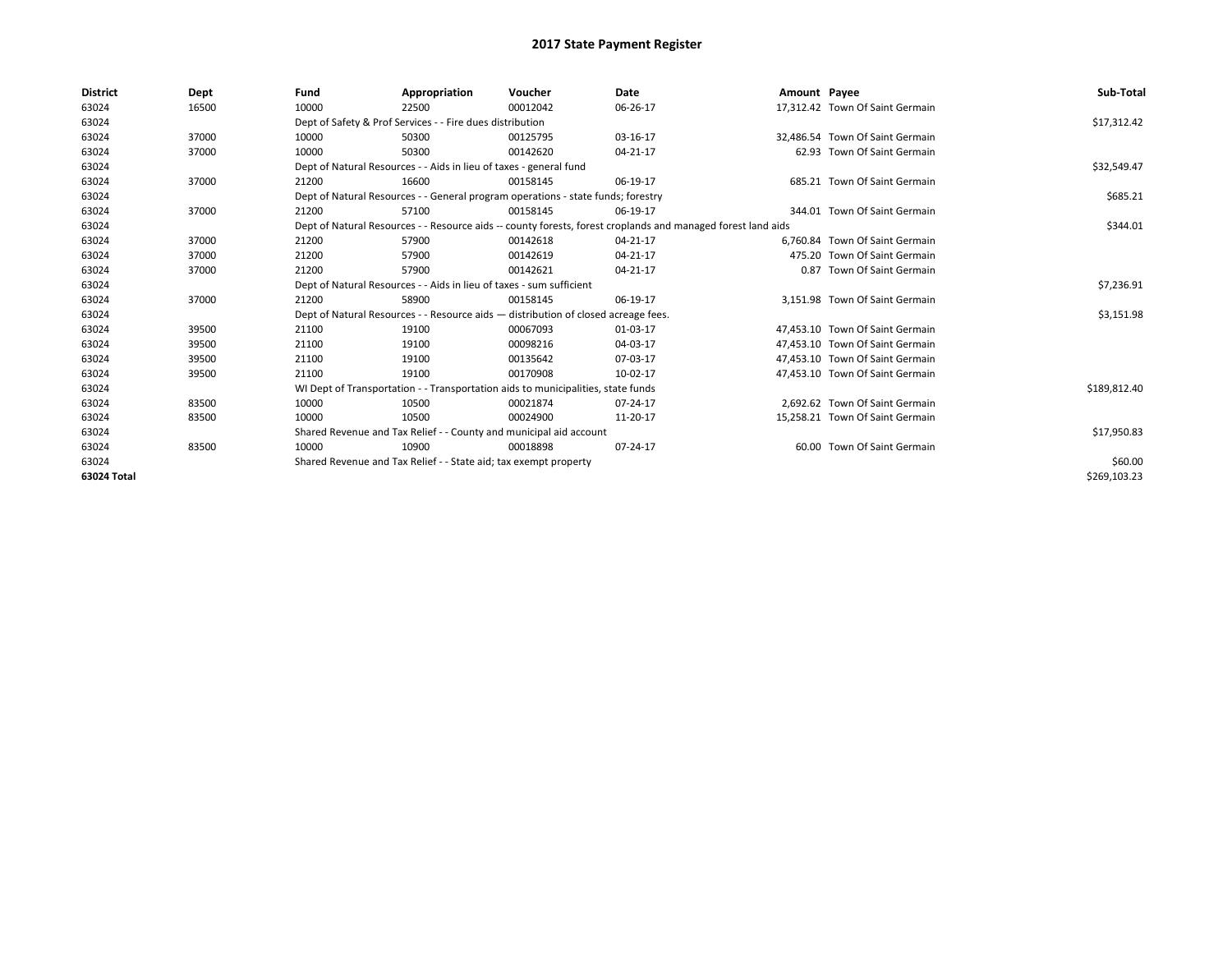| <b>District</b> | Dept  | Fund  | Appropriation                                                                                                | Voucher  | Date     | Amount Payee |                              | Sub-Total    |  |  |  |
|-----------------|-------|-------|--------------------------------------------------------------------------------------------------------------|----------|----------|--------------|------------------------------|--------------|--|--|--|
| 63026           | 16500 | 10000 | 22500                                                                                                        | 00012043 | 06-27-17 |              | 14,136.36 Town Of Washington |              |  |  |  |
| 63026           |       |       | Dept of Safety & Prof Services - - Fire dues distribution                                                    |          |          |              |                              |              |  |  |  |
| 63026           | 37000 | 21200 | 16600                                                                                                        | 00158146 | 06-19-17 |              | 342.95 Town Of Washington    |              |  |  |  |
| 63026           |       |       | Dept of Natural Resources - - General program operations - state funds; forestry                             |          |          |              |                              | \$342.95     |  |  |  |
| 63026           | 37000 | 21200 | 57100                                                                                                        | 00158146 | 06-19-17 |              | 292.13 Town Of Washington    |              |  |  |  |
| 63026           |       |       | Dept of Natural Resources - - Resource aids -- county forests, forest croplands and managed forest land aids |          |          |              |                              | \$292.13     |  |  |  |
| 63026           | 37000 | 21200 | 57900                                                                                                        | 00143809 | 04-21-17 |              | 123.75 Town Of Washington    |              |  |  |  |
| 63026           | 37000 | 21200 | 57900                                                                                                        | 00143810 | 04-21-17 |              | 2.73 Town Of Washington      |              |  |  |  |
| 63026           |       |       | Dept of Natural Resources - - Aids in lieu of taxes - sum sufficient                                         |          |          |              |                              | \$126.48     |  |  |  |
| 63026           | 37000 | 21200 | 58400                                                                                                        | 00177527 | 09-08-17 |              | 17,940.04 Town Of Washington |              |  |  |  |
| 63026           |       |       | Dept of Natural Resources - - Resource aids -- payment in lieu of taxes; federal                             |          |          |              |                              | \$17,940.04  |  |  |  |
| 63026           | 37000 | 21200 | 58900                                                                                                        | 00158146 | 06-19-17 |              | 1,577.59 Town Of Washington  |              |  |  |  |
| 63026           |       |       | Dept of Natural Resources - - Resource aids - distribution of closed acreage fees.                           |          |          |              |                              | \$1,577.59   |  |  |  |
| 63026           | 37000 | 21200 | 66300                                                                                                        | 00114141 | 01-03-17 |              | 7,500.00 Town Of Washington  |              |  |  |  |
| 63026           | 37000 | 21200 | 66300                                                                                                        | 00151032 | 05-18-17 |              | 57,476.00 Town Of Washington |              |  |  |  |
| 63026           |       |       | Dept of Natural Resources - - Environmental aids - lake protection                                           |          |          |              |                              | \$64,976.00  |  |  |  |
| 63026           | 39500 | 21100 | 19100                                                                                                        | 00067094 | 01-03-17 |              | 40,026.85 Town Of Washington |              |  |  |  |
| 63026           | 39500 | 21100 | 19100                                                                                                        | 00098217 | 04-03-17 |              | 40,026.85 Town Of Washington |              |  |  |  |
| 63026           | 39500 | 21100 | 19100                                                                                                        | 00135643 | 07-03-17 |              | 40,026.85 Town Of Washington |              |  |  |  |
| 63026           | 39500 | 21100 | 19100                                                                                                        | 00170909 | 10-02-17 |              | 40,026.87 Town Of Washington |              |  |  |  |
| 63026           |       |       | WI Dept of Transportation - - Transportation aids to municipalities, state funds                             |          |          |              |                              | \$160,107.42 |  |  |  |
| 63026           | 83500 | 10000 | 10500                                                                                                        | 00021875 | 07-24-17 |              | 2,399.86 Town Of Washington  |              |  |  |  |
| 63026           | 83500 | 10000 | 10500                                                                                                        | 00024901 | 11-20-17 |              | 13,599.19 Town Of Washington |              |  |  |  |
| 63026           |       |       | Shared Revenue and Tax Relief - - County and municipal aid account                                           |          |          |              |                              | \$15,999.05  |  |  |  |
| 63026           | 83500 | 10000 | 10900                                                                                                        | 00018899 | 07-24-17 |              | 114.00 Town Of Washington    |              |  |  |  |
| 63026           |       |       | Shared Revenue and Tax Relief - - State aid; tax exempt property                                             |          |          |              |                              | \$114.00     |  |  |  |
| 63026 Total     |       |       |                                                                                                              |          |          |              |                              | \$275,612.02 |  |  |  |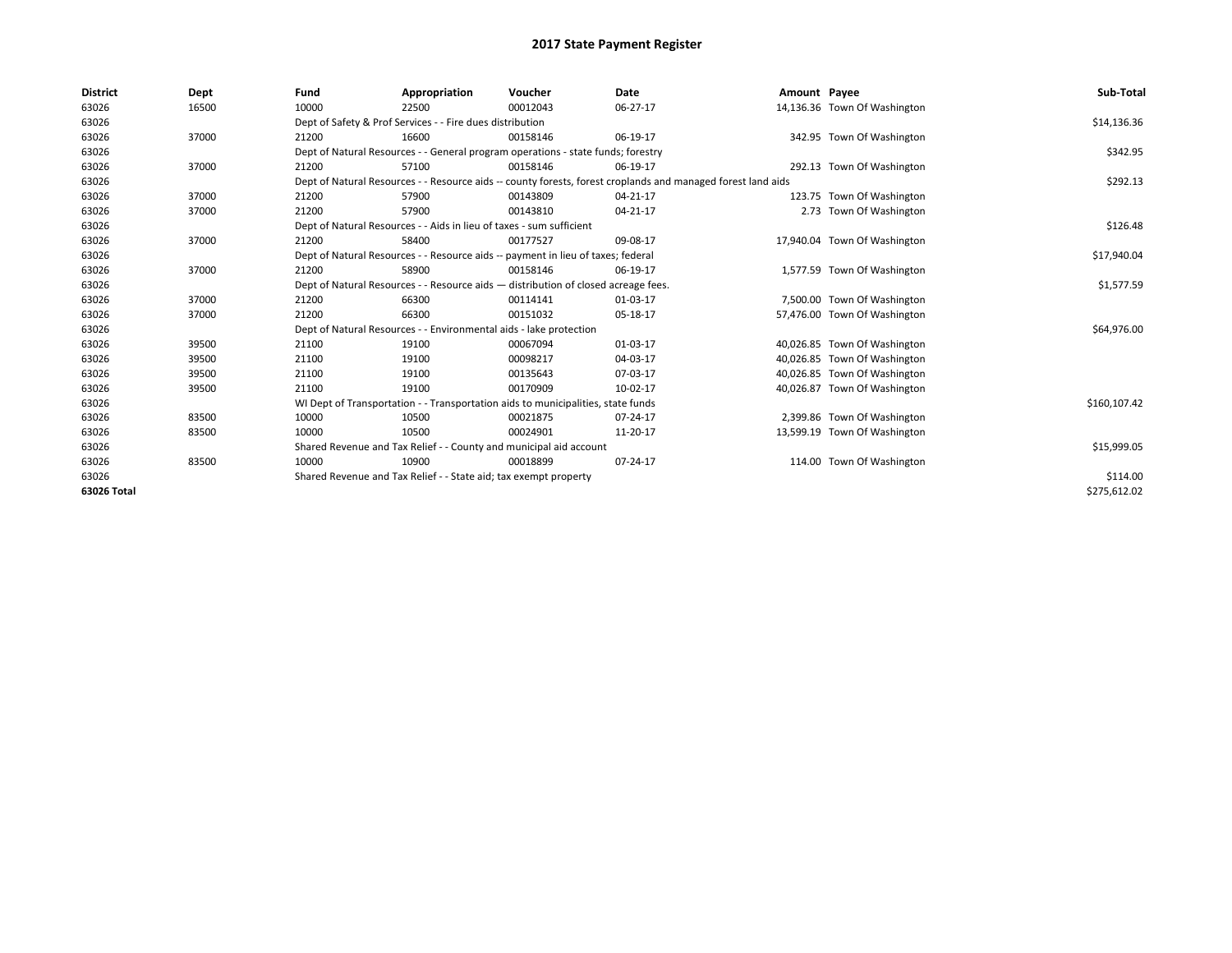| <b>District</b> | Dept  | Fund  | Appropriation                                                                      | Voucher  | Date                                                                                                         | Amount Payee |                               | Sub-Total    |
|-----------------|-------|-------|------------------------------------------------------------------------------------|----------|--------------------------------------------------------------------------------------------------------------|--------------|-------------------------------|--------------|
| 63028           | 16500 | 10000 | 22500                                                                              | 00012044 | 06-26-17                                                                                                     |              | 6,784.54 Winchester, Town of  |              |
| 63028           |       |       | Dept of Safety & Prof Services - - Fire dues distribution                          |          |                                                                                                              |              |                               | \$6,784.54   |
| 63028           | 37000 | 10000 | 50300                                                                              | 00126246 | 02-06-17                                                                                                     |              | 5,968.15 Winchester, Town of  |              |
| 63028           | 37000 | 10000 | 50300                                                                              | 00126247 | 02-06-17                                                                                                     |              | 234.31 Winchester, Town of    |              |
| 63028           | 37000 | 10000 | 50300                                                                              | 00143831 | 04-21-17                                                                                                     |              | 324.20 Winchester, Town of    |              |
| 63028           |       |       | Dept of Natural Resources - - Aids in lieu of taxes - general fund                 |          |                                                                                                              |              |                               | \$6,526.66   |
| 63028           | 37000 | 21200 | 16600                                                                              | 00158147 | 06-19-17                                                                                                     |              | 677.59 Winchester, Town of    |              |
| 63028           |       |       | Dept of Natural Resources - - General program operations - state funds; forestry   |          |                                                                                                              |              |                               | \$677.59     |
| 63028           | 37000 | 21200 | 57100                                                                              | 00158147 | 06-19-17                                                                                                     |              | 1,354.06 Winchester, Town of  |              |
| 63028           |       |       |                                                                                    |          | Dept of Natural Resources - - Resource aids -- county forests, forest croplands and managed forest land aids |              |                               | \$1,354.06   |
| 63028           | 37000 | 21200 | 57900                                                                              | 00143832 | 04-21-17                                                                                                     |              | 4,047.54 Winchester, Town of  |              |
| 63028           |       |       | Dept of Natural Resources - - Aids in lieu of taxes - sum sufficient               |          |                                                                                                              |              |                               | \$4,047.54   |
| 63028           | 37000 | 21200 | 58300                                                                              | 00147346 | 05-16-17                                                                                                     |              | 3,255.91 Winchester, Town of  |              |
| 63028           |       |       | Dept of Natural Resources - - Recreation and resource aids, federal funds          |          |                                                                                                              |              |                               | \$3,255.91   |
| 63028           | 37000 | 21200 | 58900                                                                              | 00158147 | 06-19-17                                                                                                     |              | 3,116.91 Winchester, Town of  |              |
| 63028           |       |       | Dept of Natural Resources - - Resource aids - distribution of closed acreage fees. |          |                                                                                                              |              |                               | \$3,116.91   |
| 63028           | 39500 | 21100 | 19100                                                                              | 00067095 | 01-03-17                                                                                                     |              | 23,875.18 Winchester, Town of |              |
| 63028           | 39500 | 21100 | 19100                                                                              | 00098218 | 04-03-17                                                                                                     |              | 23,875.18 Winchester, Town of |              |
| 63028           | 39500 | 21100 | 19100                                                                              | 00135644 | 07-03-17                                                                                                     |              | 23,875.18 Winchester, Town of |              |
| 63028           | 39500 | 21100 | 19100                                                                              | 00170910 | 10-02-17                                                                                                     |              | 23,875.20 Winchester, Town of |              |
| 63028           |       |       | WI Dept of Transportation - - Transportation aids to municipalities, state funds   |          |                                                                                                              |              |                               | \$95,500.74  |
| 63028           | 83500 | 10000 | 10500                                                                              | 00021876 | 07-24-17                                                                                                     |              | 878.99 Winchester, Town of    |              |
| 63028           | 83500 | 10000 | 10500                                                                              | 00024902 | 11-20-17                                                                                                     |              | 4,980.91 Winchester, Town of  |              |
| 63028           |       |       | Shared Revenue and Tax Relief - - County and municipal aid account                 |          |                                                                                                              |              |                               | \$5,859.90   |
| 63028           | 83500 | 10000 | 10900                                                                              | 00018900 | 07-24-17                                                                                                     |              | 24.00 Winchester, Town of     |              |
| 63028           |       |       | Shared Revenue and Tax Relief - - State aid; tax exempt property                   |          |                                                                                                              |              |                               | \$24.00      |
| 63028 Total     |       |       |                                                                                    |          |                                                                                                              |              |                               | \$127,147.85 |